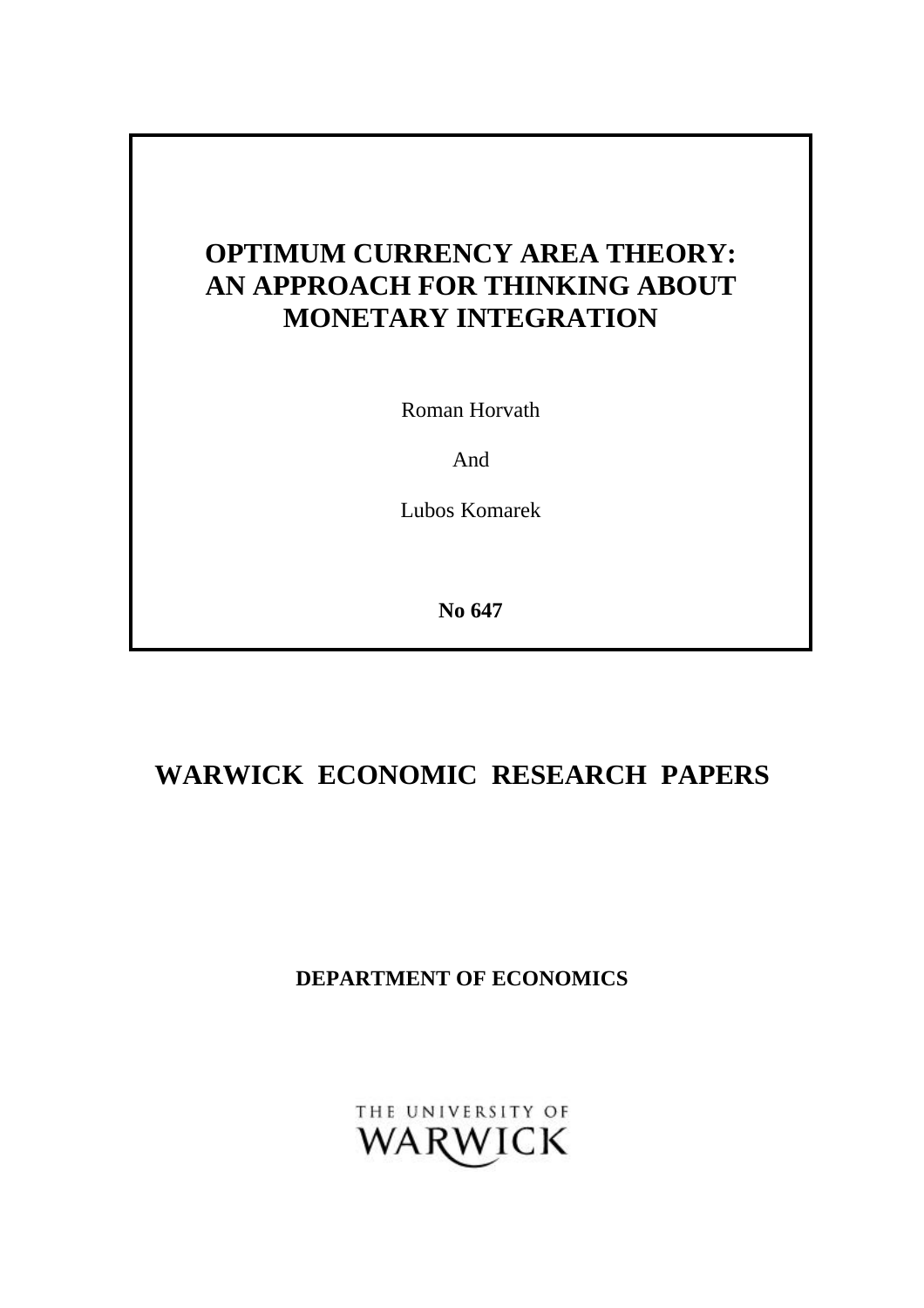# **Optimum Currency Area Theory: A Framework for Discussion about Monetary Integration**

# **Roman Horváth Luboš Komárek**\* August 2002

#### **Abstract**

The optimum currency area (OCA) theory tries to answer an almost prohibitively difficult question: what is the optimal number of currencies to be used in one region. The difficulty of the question leads to a low operational precision of OCA theory. Therefore, we argue that the OCA theory is a framework for discussion about monetary integration. We summarize theoretical issues from the classical contributions to the OCA literature in the 1960s to the modern "endogenous view". A short survey of empirical studies on the OCA theory in the connection with the EMU and the Czech Republic is presented. Finally, we calculate OCA-indexes for the Czech Republic, EU, Germany and Portugal. The index predicts exchange rates variability from the view of traditional OCA criteria and asseses benefit-cost ratio of implementing common currency for a pair of the countries. We compare the structural similarity of the Czech Republic and Portugal to the German economy and find that the Czech economy is closer. The results are reversed when the EU economy is considered as a benchmark country.

#### **Keywords**:

l

Optimum currency area theory, central banking, transition, European Union

**JEL Classification**: E32, F42, E42, F33

<sup>\*</sup> Roman Horvath – student at Central European University, Hungary and Faculty of Social Sciences, Charles University, The Czech Republic, e-mail: c02hor01@student.ceu.hu. Lubos Komarek – Advisor to Bank Board Member, The Czech National Bank, Prague, Assistant Professor at University of Economics Prague, The Czech Republic and a former student at the University of Warwick, e-mail: lubos.komarek@cnb.cz. Roman Horváth and Luboš Komárek note that everything contained in this paper represents their own views and should not be construed as representing those of the Czech National Bank. However, all errors and omissions remain entirely the fault of the authors. We are grateful to Zdenek Cech (The Czech National Bank), Jarko Fidrmuc (Oesterreichische Nationalbank), Jan Frait (The Czech National Bank), Julius Horvath (Central European University) and Jiri Pospisil (The Czech National Bank). The Czech National Bank research program has supported research staying behind the paper. Lubos Komarek acknowledges the support by Grant Agency of the Czech Republic (grant no. 402/00/0312). We thank Eszter Timar (Central European University) for language advice.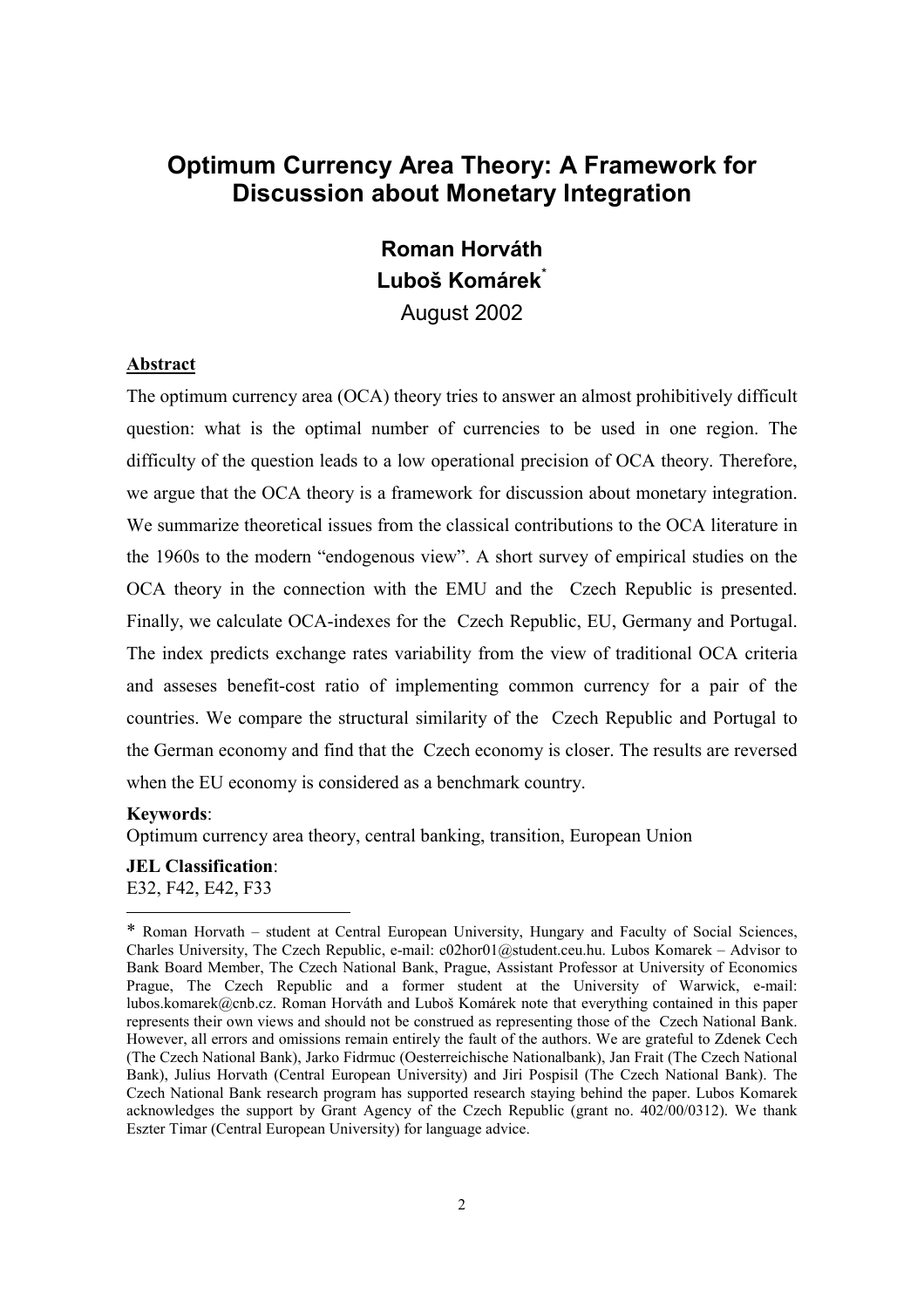# **Outline**

| 3. HISTORY AND DEVELOPMENT OF OCA THEORY IN THE 1960S  7      |  |
|---------------------------------------------------------------|--|
|                                                               |  |
| <b>4. COSTS AND BENEFITS OF JOINING THE MONETARY UNION 13</b> |  |
|                                                               |  |
|                                                               |  |
|                                                               |  |
|                                                               |  |
|                                                               |  |
|                                                               |  |
|                                                               |  |
|                                                               |  |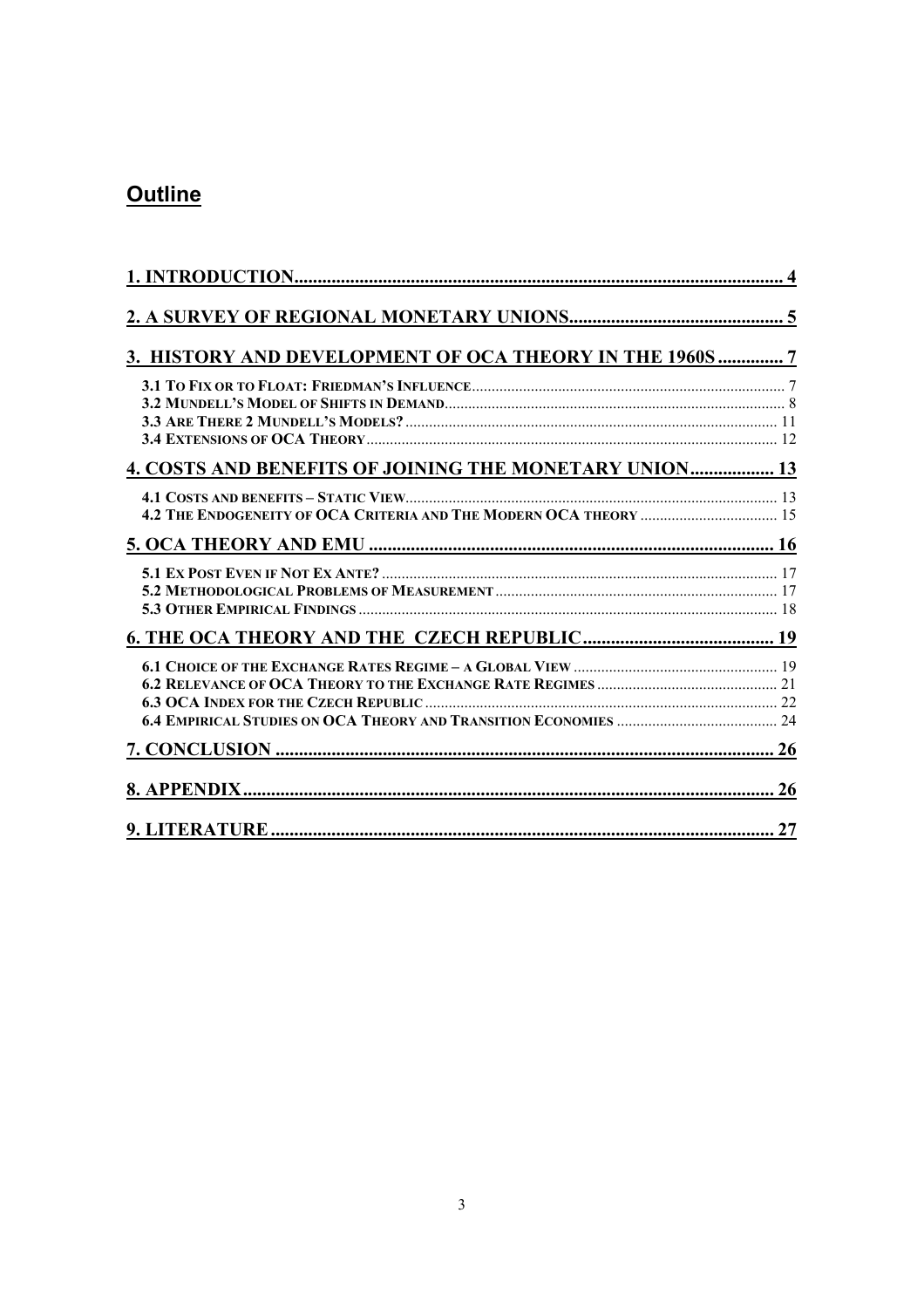# **1. Introduction**

In the paper we try to summarize the developments of the optimum currency area theory (OCA) from the early 1960s up to date and to estimate the so called OCA-indices attempting to estimate the degree of structural similarity among industrial countries. OCA indices are the outcome from regressing the long run exchange rate variability on the OCA criteria.

The OCA theory serves as an approach for thinking about monetary integration and provides an explanation for the recent monetary integration processes in Europe. This approach can help us to identify and possibly to estimate costs and benefits of adopting a common currency. Since theory has low operational precision and OCA criteria are sometimes seriously interrelated, estimation is difficult and does not always give clear answers. But some basic aspects concerning OCA theory can surely be assessed as we present in the following text, namely the ability of OCA criteria to explain exchange rate variability in the long run.

In chapter 2 we present a survey of the existing monetary unions as well as some considerations about new unions. In chapter 3 we review the early OCA theory in the 1960s, namely Mundell's model and classical contributions of Ingram, Kenen and McKinnon. It can be shown that the OCA theory has strong neo-Keynesian roots and suffers from some serious theoretical controversies such as downward sloping and stable Phillips curve in the long run. In chapter 4 we introduce more recent developments in the OCA theory, especially costs and benefits stemming from joining monetary union. The means of the absorption of modern macroeconomic theories in the OCA theory is presented, too. In chapter 5 OCA theory is discussed in connection with the EMU, a substantial part of the chapter is devoted to the review of the empirical analyses on this subject. In chapter 6 we present issues concerning the OCA theory and exchange rate regimes in the Czech republic followed by the calculation of the OCA-index attempting to measure the degree of the structural similarity of the Czech Republic and Germany in comparison to Portugal. Next, we consider EU instead of Germany as a benchmark country.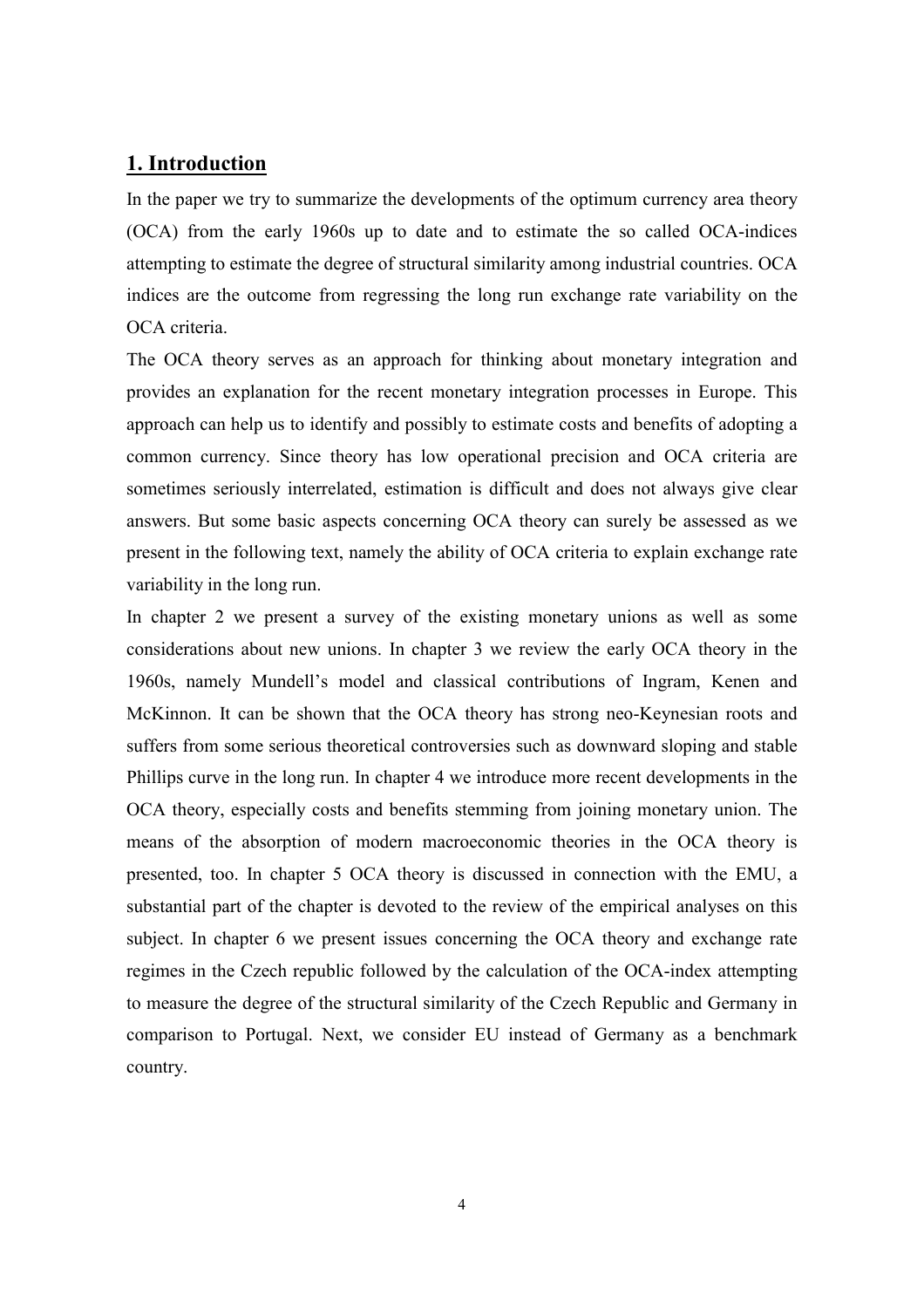# **2. A Survey of Regional Monetary Unions**

Regional currency areas originated from various roots such as historical, "existential", economic and especially political reasons. The importance of political factors can be found e.g. in the process of creating an independent Germany in 1871 (as well as in 1990, when east and west part Germany were unified) and many other states (e.g. Switzerland and Italy). So-called existential reasons were characteristic of the group of geographically small countries (El Salvador, Kiribati, Liechtenstein, Monaco, Nauru and Vatican), where the acceptance and the legalization of the foreign trade partner currency were a necessity. For the sake of completeness, there are also states, where more than one currency circulates within its borders. These are e.g. Hong-Kong and Macao. The best known and economically strongest is certainly the European and Monetary Union (EMU) founded in a cashless form in 1999.<sup>1</sup> Figure 1 provides a survey of other non-European regional monetary unions.

| <b>Monetary union</b>                                        | Currency                                                                                                                  | <b>Central Bank</b>                                                                            |  |  |  |  |
|--------------------------------------------------------------|---------------------------------------------------------------------------------------------------------------------------|------------------------------------------------------------------------------------------------|--|--|--|--|
| Eastern Caribbean<br>Currency Area (1950)                    | Eastern Caribbean dollar (is pegged<br>to the USD, prior to 1976 it had been<br>pegged to GBP)                            | Eastern Caribbean Currency Authority<br>$(1950-1982)$<br>Eastern Caribbean central bank (1983) |  |  |  |  |
| Central African Economic<br>and Monetary Community<br>(1945) | Franc de la coopération financiére en<br>Afrique centrale (it has been pegged<br>to FRF and now to $EUR$ ) <sup>(i)</sup> | Banque des Etats de l'Afrique                                                                  |  |  |  |  |
| West Africa Economic and<br>Monetary Union (1945)            | Franc de la communauté financière<br>d'Afrique (it has been pegged to FRF,<br>and now to $EUR$ ) <sup>(ii)</sup>          | Banque Centrale des Etats de l'Afrique<br>de l'Auest                                           |  |  |  |  |
| Note: (i) and (ii) are commonly called the CFA Franc.        |                                                                                                                           |                                                                                                |  |  |  |  |

**Figure 1 – Monetary Unions Out of Europe**

Figure 2 shows what the main directions and discussions in the terms of existence, enlargement and creation of monetary unions are. Potential monetary integration processes are considered on every continent. Masson and Patillo (2001) discuss integration efforts in West Africa in the countries of ECOWAS (Economic Community

<sup>1</sup> Cash form was introduced on  $1<sup>st</sup>$  January 2002. Generally, it is possible to introduce common currency cash and cashless simultaneously, but it is impossible to implement the option of introducing cash before cashless transactions.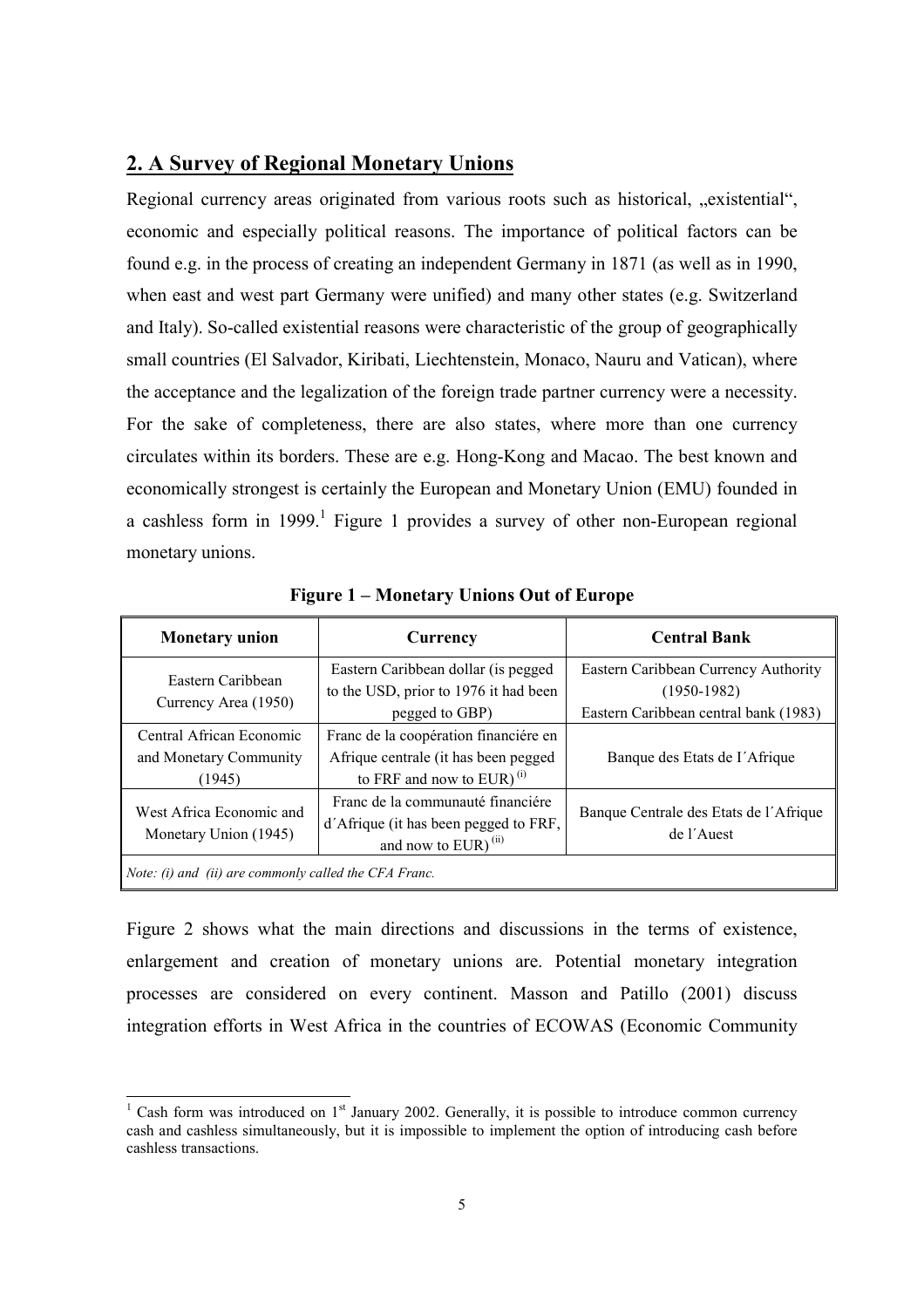of West African States), which should introduce a common currency in near future (probably in 2004).

| <b>Potential</b><br><b>Monetary Unions/</b><br><b>Enlargement of</b><br><b>Current Monetary</b><br><b>Unions</b>            | Country                                                                                                                                                                                                                    | <b>Further Information</b>                                                                                                                                                                                                                             |  |  |
|-----------------------------------------------------------------------------------------------------------------------------|----------------------------------------------------------------------------------------------------------------------------------------------------------------------------------------------------------------------------|--------------------------------------------------------------------------------------------------------------------------------------------------------------------------------------------------------------------------------------------------------|--|--|
| <b>Europe</b>                                                                                                               | Current Eurozone $(12)$ + country<br>out of Eurozone $(3)$ + candidate<br>countries $(10)^{(i)}$                                                                                                                           | See:<br>http://europa.eu.int                                                                                                                                                                                                                           |  |  |
| <b>East Africa</b>                                                                                                          | Kenya, Tanzania, Uganda                                                                                                                                                                                                    | Signed a treaty (in 1999) forming an economic<br>block and monetary union, which is reviving their<br>former currency union - see for example Mkenda<br>(2001).                                                                                        |  |  |
| <b>West Africa</b>                                                                                                          | Economic Community of West<br>African States (ECOWAS, i. e.:<br>Benin, Burkina Faso, Guinea-<br>Bissau, Mali, Niger, Cote<br>$d'Ivoire$ , Senegal and Togo) +<br>Gambia, Ghana, Guinea, Liberia,<br>Nigeria a Sierra Leone | Declared (in April 2000) the intention to form a<br>broader monetary union. Monetary union of<br>ECOWAS countries would be created in 2004 -<br>see for example Masson and Pattilo (2001).                                                             |  |  |
| <b>Arabian Gulf</b>                                                                                                         | Gulf Co-operation Council<br>(Bahrain, Qatar, Kuvait, Oman,<br>Saudi Arabia and United Arab<br>Emirates)                                                                                                                   | Announced in early 2002, a custom union by 2003<br>and a plan for a common currency by 2010. New<br>currency, possibly to be called the Gulf dinnar,<br>will be established, and is likely to be pegged to<br>$USD - see for example Jadresic (2000).$ |  |  |
| Asia                                                                                                                        | ASEAN (Brunei, Burma,<br>Cambodia, Indonesia, Laos,<br>Malaysia, Philippines, Singapore,<br>Thailand and Vietnam)                                                                                                          | Leaders of ASEAN endorsed (in December 1988)<br>a project to study the feasibility of their currency,<br>"ASEAN currency" - see for example Yam<br>(1999).                                                                                             |  |  |
| Australia and<br><b>New Zealand</b>                                                                                         | Monetary integration among: (a)<br>Australia and New Zealand or (b)<br>adopting the Australian dollar by<br>New Zealand <sup>(ii)</sup>                                                                                    | For example Coleman (2001) provides a<br>discussion of suggestion for an "Anzac dollar".                                                                                                                                                               |  |  |
| MERCOSUR (Argentina, Brazil,<br>Paraguay and Uruguay) +<br><b>South America</b><br>associate members (Bolivia and<br>Chile) |                                                                                                                                                                                                                            | Two discussed strategies: (i) the common currency<br>adopted would be the USD or (ii) to create the<br>regional "Mercosur" currency. Currently, due to<br>crisis in Argentina this project is more medium<br>term oriented.                            |  |  |

**Figure 2 – Current Directions and Discussions of Creating New Monetary Unions**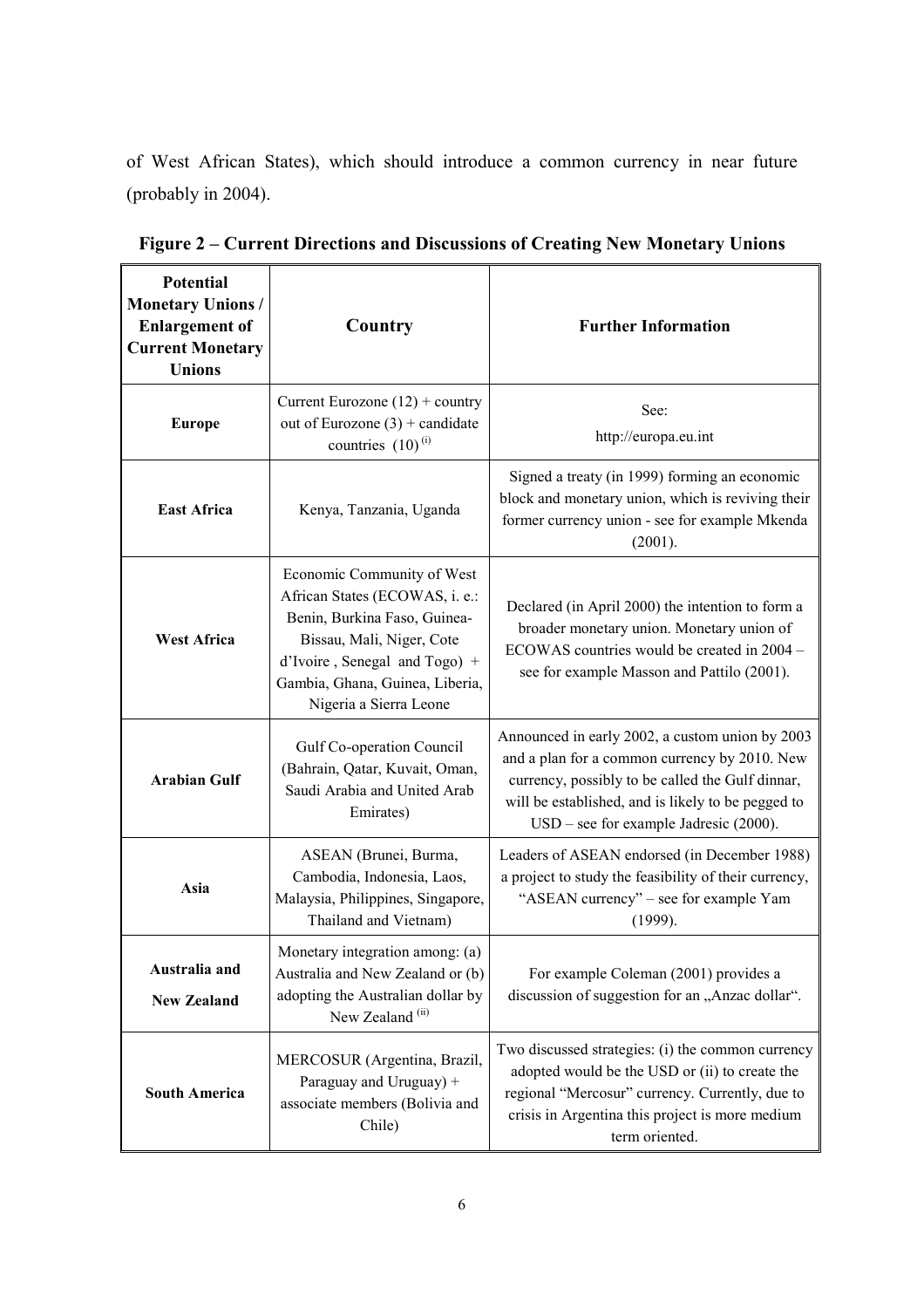| NAFTA (Canada, Mexico and                                                                                                                                                                                                                                                                                              |  | Given the high proportion of Canada and Mexico's |  |  |  |  |
|------------------------------------------------------------------------------------------------------------------------------------------------------------------------------------------------------------------------------------------------------------------------------------------------------------------------|--|--------------------------------------------------|--|--|--|--|
| <b>North America</b>                                                                                                                                                                                                                                                                                                   |  | trade with US, a NAFTA dollar or "Amero" has     |  |  |  |  |
| USA)                                                                                                                                                                                                                                                                                                                   |  | been proposed e.g. by Grubel (1999).             |  |  |  |  |
| Note: (i) 10 countries are officially called as the "accession countries", i.e.: Cyprus, Malta, the Czech Republic, Slovakia,<br>Poland, Hungary, Slovenia, Estonia, Latvia, Lithuania, Bulgaria, Romania and Turkey); (ii) The economy of Australia is<br>roughly seven times bigger than the economy of New Zealand. |  |                                                  |  |  |  |  |

# **3. History and Development of OCA Theory in the 1960s**

It is possible to distinguish two major streams of the optimum currency area literature<sup>2</sup>. The first stream tries to find the crucial economic characteristics to determine where the (illusionary) borders for exchange rates should be drawn (1960s-1970s). The second stream (1970s-till now) assumes that any single country fulfills completely the requirements to make it an optimal member of a monetary union. As a result, the second approach does not continue in the search for characteristics, identified as important for choosing the participants in an optimum currency area. This literature focuses on studying the costs and the benefits to a country intending to participate in a currency area. The costs and benefits are compared and the question of participating in monetary union becomes largely an empirical problem.<sup>3</sup> Later on, OCA literature takes into account the "Lucas critique", endogeneity of the optimum currency area criteria and modern macroeconomic theories.

### **3.1 To Fix or to Float: Friedman's Influence**

 $\overline{a}$ 

Theory of the optimum currency areas was fully developed during the debates of the benefits and the costs of the particular exchange rates regimes after the World War II. That time, most of the countries fixed their currency to the US Dollar. The US Dollar was convertible at a fixed rate into gold. These issues are well known and that is why we concentrate more on the literature favoring flexible exchange rate regimes, such as Friedman (1953b), because it has a relatively explicit relationship to the OCA theory.

<sup>&</sup>lt;sup>2</sup> The distinction of both streams of the literature is not so easy. E.g. early literature already recognized the importance of the costs of OCA.

 $3$  However the choice to join the union is political in nature as it is the case with EMU, but economists can still attempt to assess costs and benefits.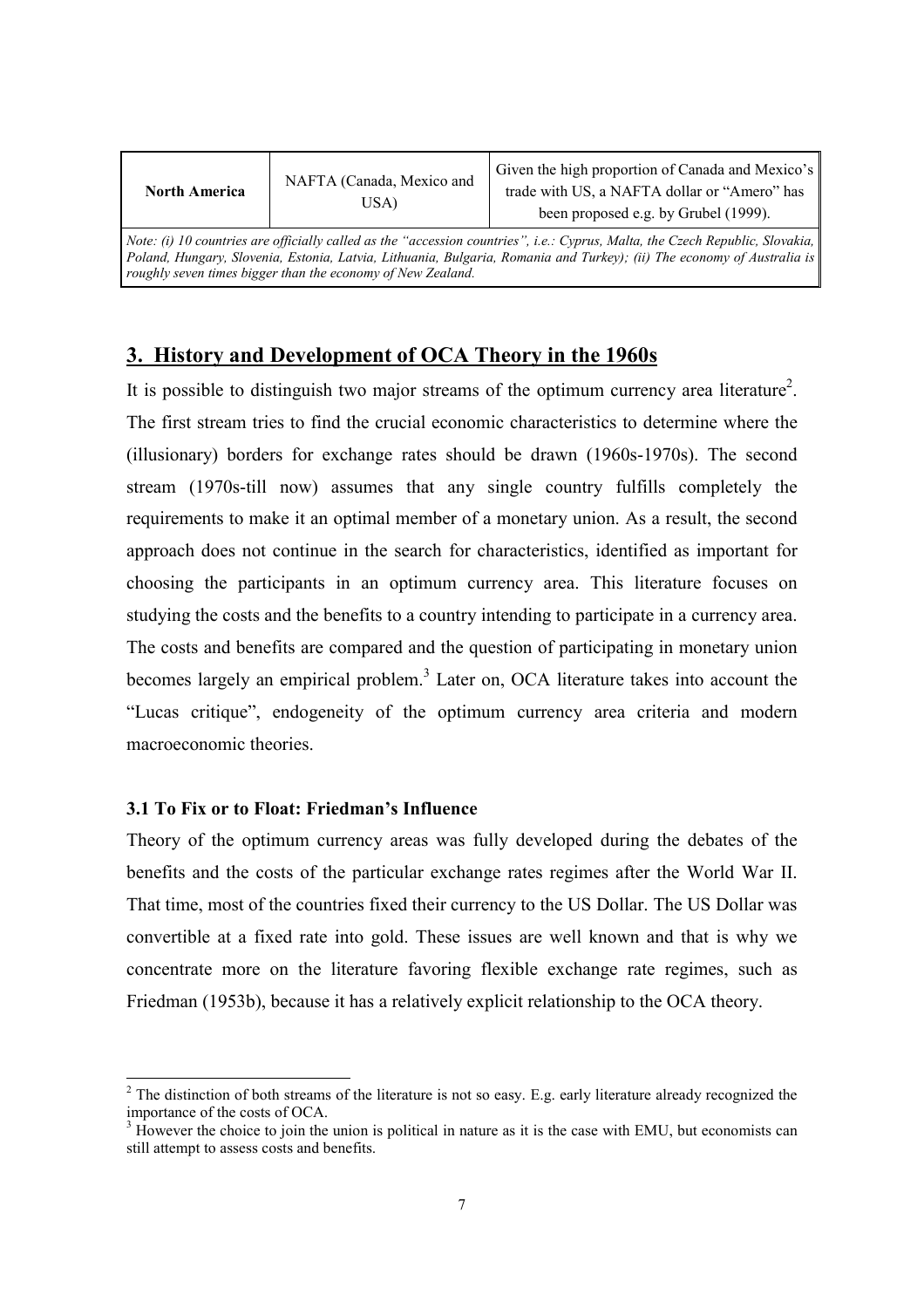Friedman  $(1953b)^4$  favored flexible exchange rates, because they serve as a better mean to absorb exogenous shocks. His argumentation of the adjustment to the shock was as follows: As it is commonly observed, the country's prices and wages are relatively rigid and factors are immobile among the countries. As a result, under the negative demand or supply shock the only instrument to avoid higher inflation or unemployment is the change in the flexible exchange rate (that means appreciation or depreciation of the currency). This brings the economy back to the initial external and internal equilibrium. In the case that internal prices and wages are not rigid or factors are fully mobile, there is little economic difference between these ways and the change in the exchange rate to adjust the economy (but still it can be argued that the latter is less painful adjustment). Under the fixed exchange rate regime there would always be the unpleasant impact on unemployment or inflation.

It is also worth to notice that Friedman did not discourage using the fixed exchange rate regime at all. If there is little governmental interference to the economy or some specific relationship among the countries, the fixed exchange rate regime may be appropriate (see Friedman (1953b) p.166-167 or 193<sup>5</sup>).

#### **3.2 Mundell's Model of Shifts in Demand**

 $\overline{a}$ 

OCA theory originates in the 1960s and as Bayoumi, Eichengreen (1997, p.199) paradoxically noted*: "There is an irony, then, that the variables identified by Mundell, McKinnon, and Kenen have the least explanatory power for the decade in which these* authors wrote". Eight years<sup>6</sup> after Friedman, Mundell published the first article on the optimum currency area (OCA) defining optimum currency area as an area with internal factor mobility (including both interregional and inter-industrial mobility) and external factor immobility. The early discussions about the OCA theory concentrated on the choice of the exchange rate regime (this idea was not central in the1970s and 1980s).

<sup>&</sup>lt;sup>4</sup> We discuss only directly relevant parts to OCA (shorter part of the Friedman's (1953b) text). Of course, there is nothing explicit about OCA theory in Friedman's article, but one can see the influence on the following texts about OCA, see Mundell (1961).

 $5$  See Friedman (1953) note 16, there is implicitly described the possible difference between actual currency area and optimal currency area.

 $6$  See Mundell (1997) for a interesting history about how the paper was published.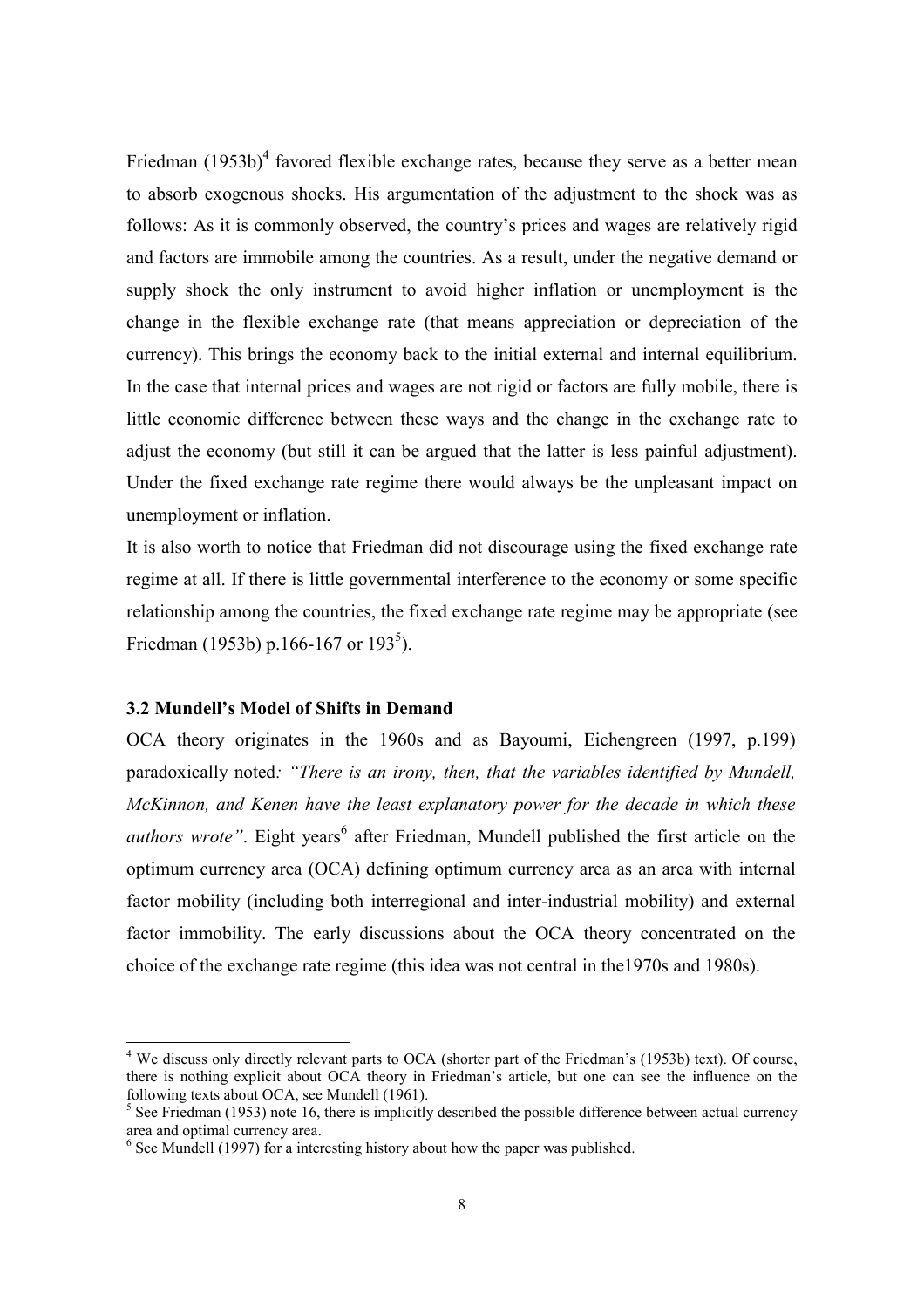Mundell (1961) challenges Friedman's (1953b) arguments about the means of cushioning shocks in a more general way. Let us briefly discuss Mundell's model of the shifts in demand between two countries. We assume two countries A and B, which are initially in their equilibrium defined as full employment and balanced trade. Both countries maintain own currencies; thus each country can alter its monetary policy<sup>7</sup> if necessary. Now consider the shift in demand away from the products of country A to country B as depicted in Figure 1.

If no policy is used, the result of such a shift for country A is the decline in output and the price level and likely unemployment. If domestic spending does not decline at the level of output declines, a current account deficit will occur and possibly a budget deficit, too.<sup>8</sup> The opposite is valid for country B. If country B prices rise at higher speed than prices in country A, then B takes partially the burden of adjustment from country A, because price increase will deteriorate its competitiveness. If country B tightens its monetary policy in order to fight inflation, then the whole burden is thrown onto country A. In the case that countries use flexible exchange rate regimes, the whole adjustment can be solved through the depreciation of the country A's currency.<sup>9</sup> But what if the national currency area (the area where the currency is actually used) does not geographically equal to the optimum currency area (let's say the area where could be the highest welfare of using the currency)? Let us discuss briefly the consequence.

Consider that the countries consist of western and eastern parts. If the aggregate demand falls only in the western parts of the countries and the opposite happens in the eastern parts, flexible exchange rate regime does not bring countries back to the equilibrium. Countries would be able to get rid of either inflation or unemployment, but not both problems. Thus, why should a country use flexible exchange rates?

<sup>&</sup>lt;sup>7</sup> The country can change the price of its currency and determine the quantity of national money in circulation.

<sup>8</sup> Note that current account equals domestic output less domestic spending. If output went down and taxes are proportional to the output, then taxes will decrease and meanwhile the amount of social security payments increase, then budget deficit is the outcome.<br><sup>9</sup> Till now Mundall's argumentation does not differ for

Till now Mundell's argumentation does not differ form Friedman (1953).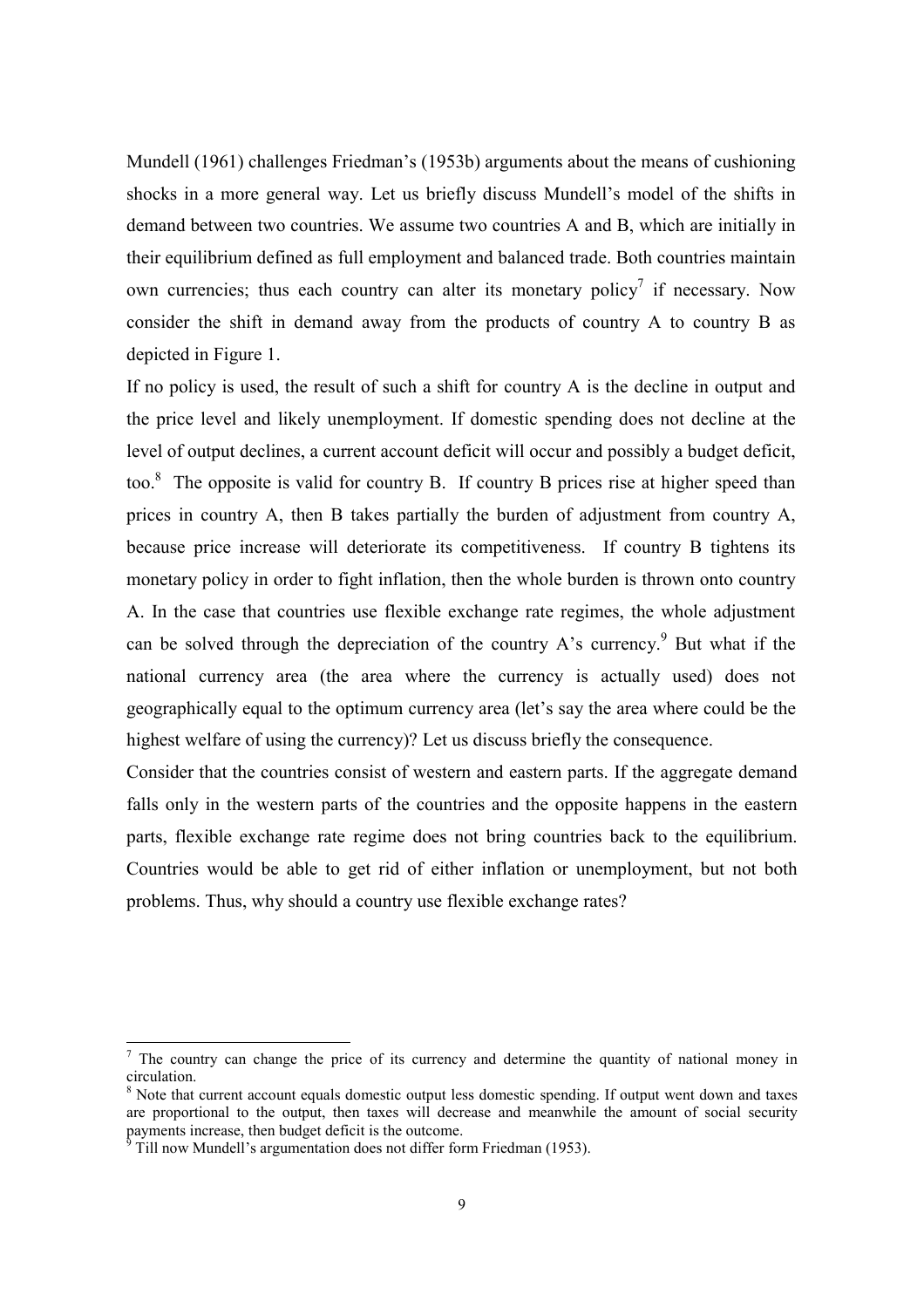The question now is if there is any theoretical possibility of adjusting to the equilibrium.<sup>10</sup> Mundell (1961) offers some non-exchange rate means without considering transaction costs.



# Figure 1-Asymmetric Shifts in Demand<sup>11</sup>

 $\overline{a}$ 

First, there is wage flexibility. Wage claims in the western parts are reduced and the opposite is valid for eastern parts.

Second, there is labor mobility. Workers can move form west to east in their countries. They do this in order to eliminate the excess labor demand occurring in the eastern parts of the countries. Wages remain constant. Unemployment and inflation vanish.

Third, there is a fiscal policy. In the surplus east regions authorities can raise taxes in order to decrease eastern aggregate demand and transfer the surplus to the western parts of each country. Western parts still have a current account deficit, but transfers finance it. Empirically, many countries have regional redistribution systems through a federal budget because of the centralization of the government budget. As a result, when output in western region declines, the tax revenue of federal government declines. At the same time, the social security system will increase transfers to this region. Transfers do not

*Source: De Grauwe (1997)*

<sup>&</sup>lt;sup>10</sup> I exclude from the analysis the purely theoretical possibility of forming states according to optimality of currency areas. 11 AD-aggregate demand, AS-aggregate supply, P-price level, Y-output.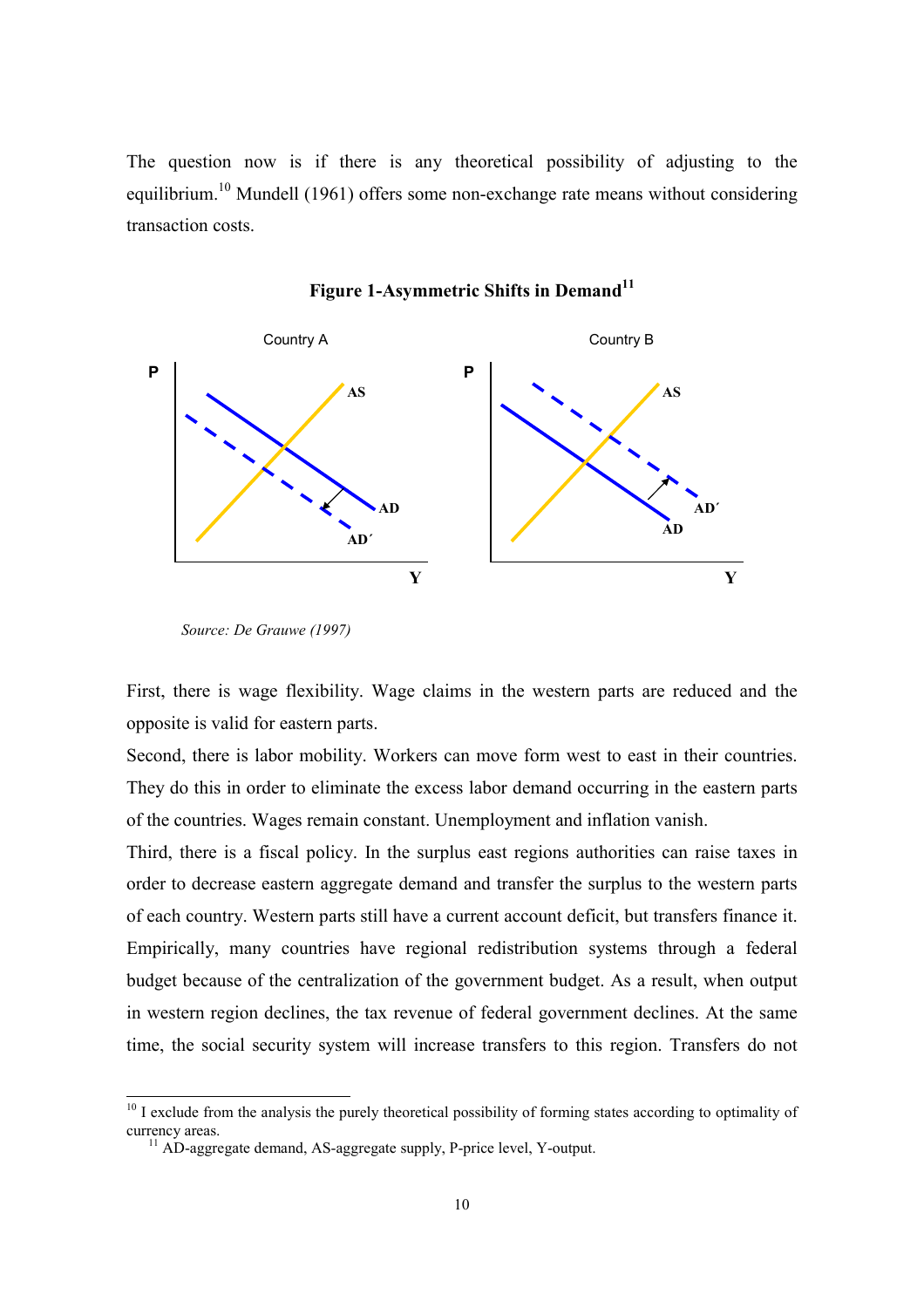solve adjustment problems, but make it easier to live with. If the negative shock is permanent, then either it will be necessary to send the transfers forever or to adjust "painfully" in wages.

#### **3.3 Are There 2 Mundell's Models?**

Although Mundell sets the solid theoretical basis for OCA, of course, the critique of his model soon emerged. One may criticize the means of adjustment. Economic subjects face strong information barriers such as on the length of the crisis. It is empirically known that wages are rigid downward due to trade union's restrictive bargaining. Another problem thatarises is it takes serious costs for workers to adjust to different jobs. Also fiscal policy can have a lot of problems (political cycles etc.).

The more serious criticism can be that Mundell implicitly assumed downward sloping and a stable Phillips curve in the long run.<sup>12</sup> This idea of the Phillips curve went under strong criticism in the late 1960s and 1970s. It was argued that there is no trade-off between inflation and unemployment, at least in the long run. Mc Kinnon (2000) notes that the whole model is full of neo-Keynesian beliefs about successful elimination of shocks by national monetary and fiscal policies. The well known "Lucas critique (the structure of the economy is endogenous to economic policy)" can be applied, too. As Kenen (1969) pointed out the production of countries is also deeply diversified, which makes it less likely for countries to encounter asymmetric shocks.

Another problem is that adjustment is often costly. Just imagine the case of labor mobility described; how huge the losses could be in accompanying investment (e.g. in infrastructure) especially under an unexpected shock.

Recent literature critiqued also some other points.<sup>13</sup> For example the devaluation of the currency is not effective in dealing with the shifts in demand between the countries in the long run and will likely lead to higher inflation. Devaluation increases the cost of imports

 $12$ And as we can see, OCA theory is the long run theory.

<sup>&</sup>lt;sup>13</sup> See De Grauwe (1997) p. 21-51 for survey of the critique of OCA.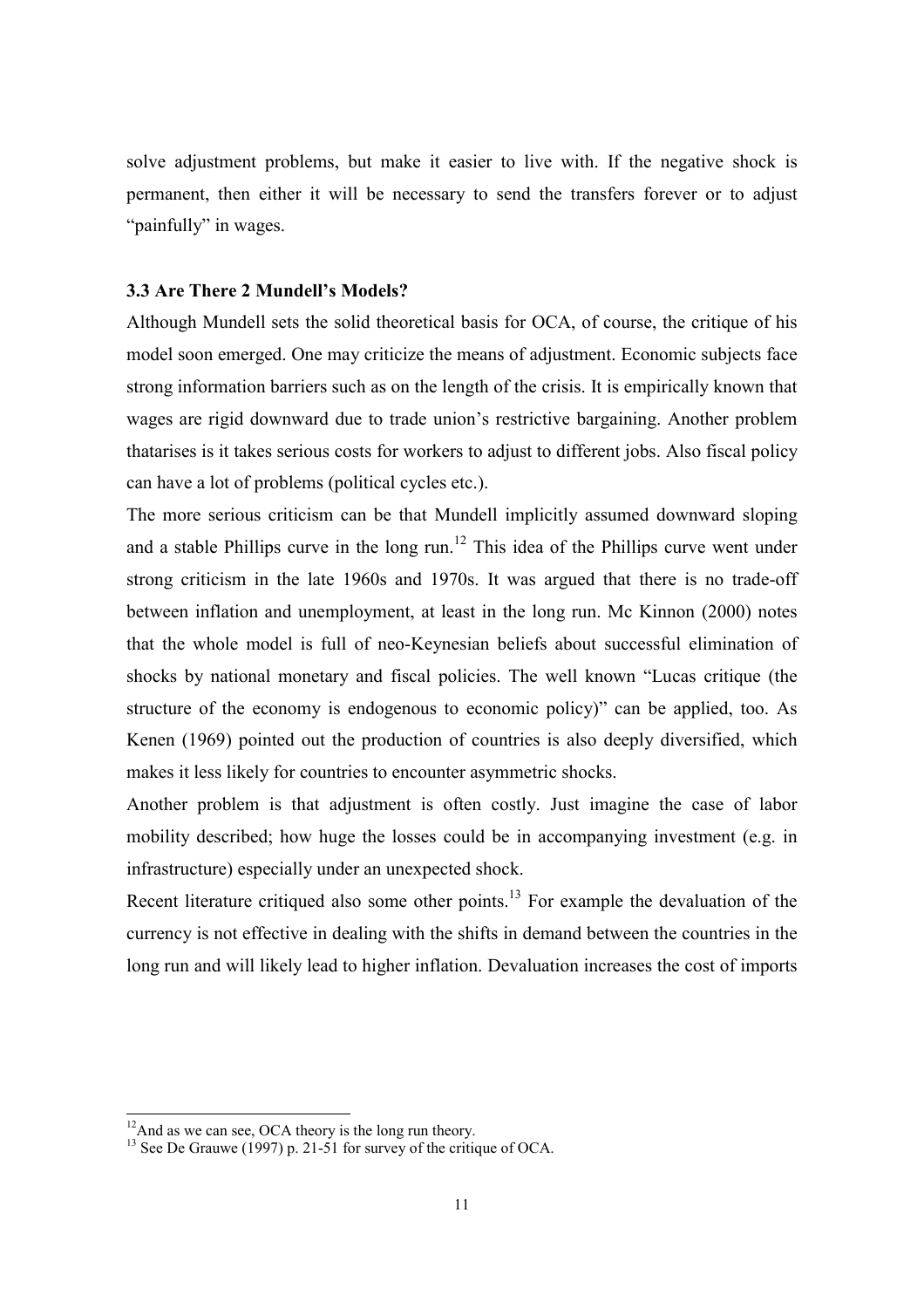(output can decline) and trade unions can bargain for a higher real wage, because the rise in the cost of imports lowers the real wage of workers (price level increases).<sup>14</sup>

But in his two later articles, Mundell (1973a, 1973b) completely changed the argumentation about the optimum currency area. His global monetarist view on the subject was as follows: If two countries can adopt a common currency (that needs a common central bank and foreign reserves) without substantial change in their purchasing parities, they gain better allocation of capital. As a result, they will get rid of uncertainty in the evolution of exchange rates and assets will be better diversified. Foreign reserves have to increase less than proportionally with the size of the economy, too. As a result, under the asymmetric shocks in the countries with a common currency, there is no decline in output, because the costs of absorbing the shocks would be effectively spread in time. The existence of two of Mundell's models - early and recent can explain the fact why proponents and skeptics of EMU heavily quote him.

#### **3.4 Extensions of OCA Theory**

 $\overline{a}$ 

To complete the developments of the early OCA theory, it is necessary to mention other articles. Ingram (In: Kawai, 1987) emphasized that if countries are highly integrated in financial trading, then capital flows can smooth temporary asymmetric shocks<sup>15</sup>. In the long run there is a wealth effect due to capital flows. Kawai (1987) points out: *"The surplus region accumulating net claims raises expenditures and the deficit region decumulating net claims lowers them, thereby contributing to real adjustment."*

McKinnon (1963) argued that the more the country is open to the world the lower the benefits of flexible exchange rates. Any exchange rates variation in a highly open country is without any impact on the terms of trade and real wages, because the change in the price of the currency will affect both the export price of domestic products and the import price of foreign products.

<sup>&</sup>lt;sup>14</sup> In order to fight with inflation, devaluation would have to be followed with fiscal restrictions and nonaccommodating monetary policy, as was the case of Belgium in 1980s. See Carlin, Soskice (1990) and De Grauwe (1997) for underlying theory.

<sup>&</sup>lt;sup>15</sup> This causes imbalance in bilateral trade; there will be surplus country and deficit country.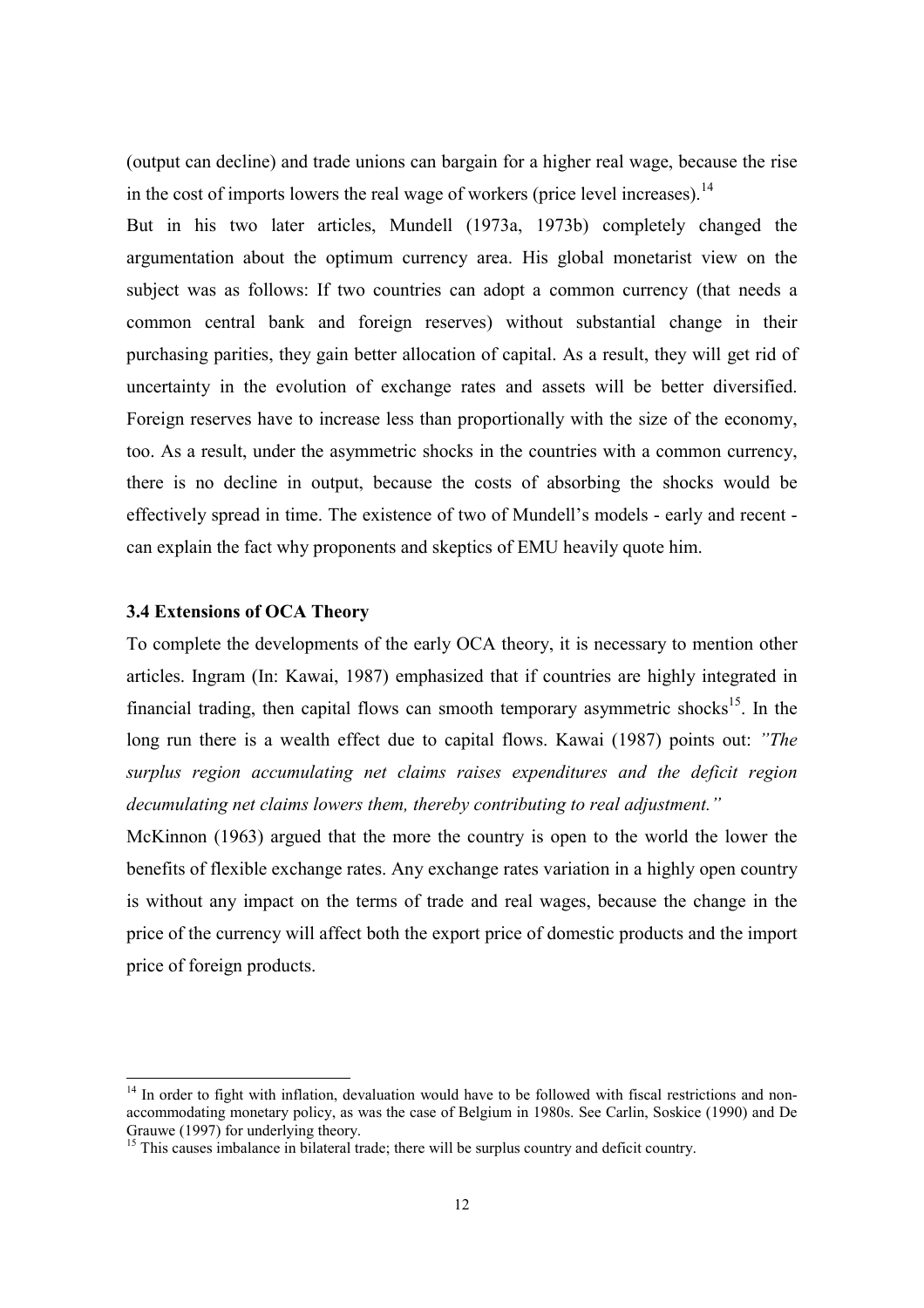Kenen (1969) suggested that the higher the product diversification is the lower the extent of asymmetric shocks occurrence (shock would affect a relatively small part of the economy).

There were also other criteria proposed, such as political integration, similarity of tastes (preferences) about inflation and unemployment, coordination of central banks etc. and theory of the optimum currency areas was becoming a framework for discussion about monetary integration.

## **4. Costs and benefits of Joining the Monetary Union**

An interesting aspect of the second stream literature of identifying costs and benefits of joining the monetary union is that the relevant benefits are usually at microeconomic level, while costs at macroeconomic level. There are several issues to be discussed.

### **4.1 Costs and benefits – Static View**

First, the loss of power to affect a national money supply is legitimately feared, since, in an integrated market, all member countries will jointly control their monetary policy. Typically, the loss of a country's ability to use the exchange rate and monetary policy for stabilization was considered to be the most important cost of joining a currency area. However, this is surely not the case for small open economies, because it is impossible to maintain free capital mobility and an independent monetary policy together. Such countries link their currencies to their main trading partners in order to gain higher exchange rate stability. This lowers the independence of monetary policy. The argument about the loss of monetary and exchange rate policy was especially emphasized in the early 1970s when lots of authors believed in a negatively sloped Phillips curve. In that case, the common currency could imply that a country with a higher unemployment rate, relative to other members of the currency area, would no longer have the option of using a monetary policy. As a result, country would not achieve the desired mix of inflation and unemployment.

Second, there are concerns about fiscal policy. It is not clear what the implication of the membership is in the currency area for an independent fiscal policy.<sup>16</sup> It does not need to

l

<sup>&</sup>lt;sup>16</sup> For discussion of fiscal policy in EMU see Kotlan, Machacek (2001).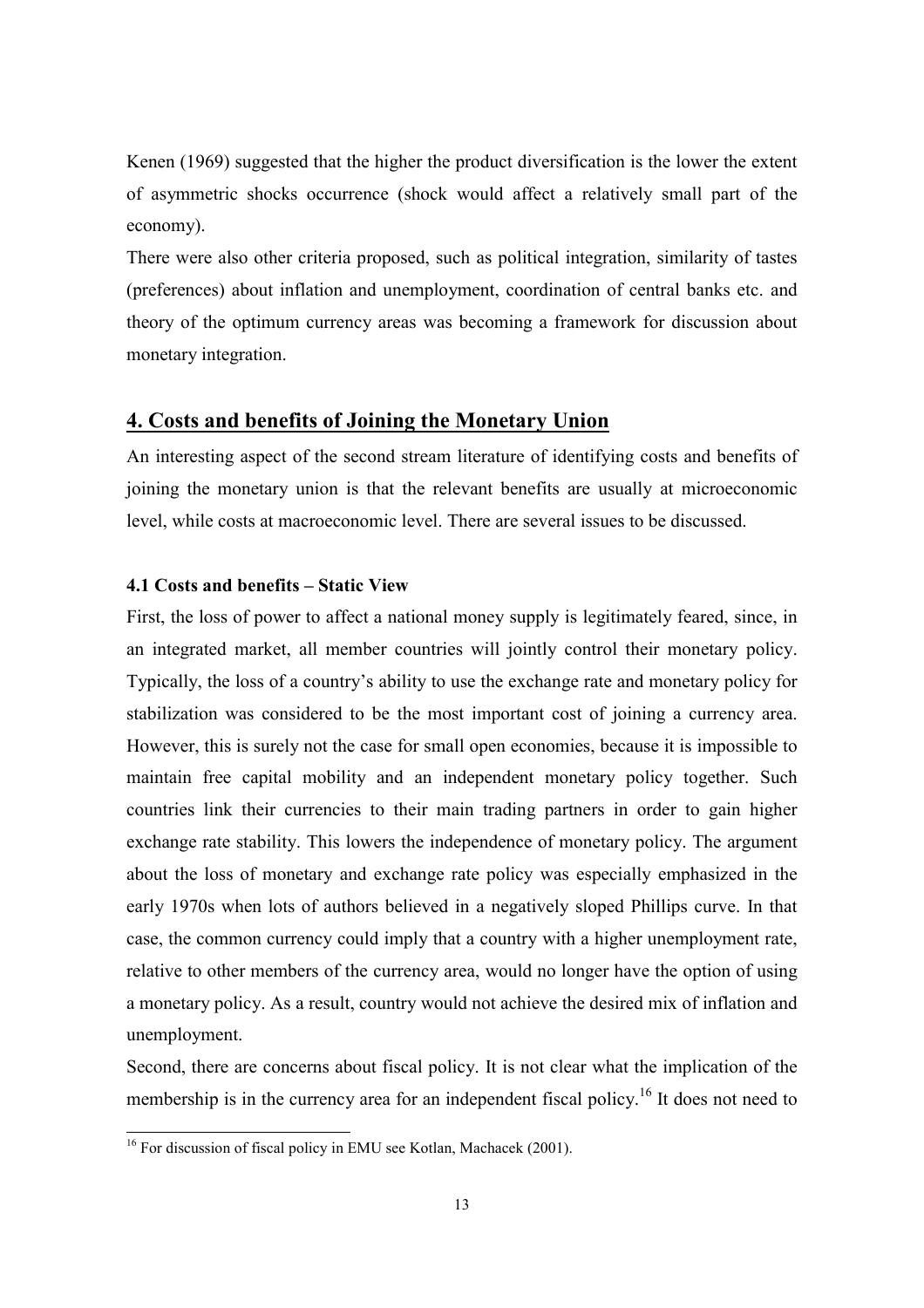be expected that monetary union mean the end of the independent fiscal policy for its member states. It is likely that even in the complete monetary union countries keep their fiscal policies independent, however some centralization of fiscal policies could serve as one of the mechanisms in adjusting to the asymmetric shock. On the other hand, the centralization of budgets often leads to an increase in spending.

Third, another cost of joining a currency area is the loss of seignorage. Seignorage is the revenue the government obtains by financing its budget deficit through printing money rather than selling debt. That's why at full employment printing money would lead to inflation. Seignorage is frequently also called the 'inflation tax'. It is largely a policy question how seignorage would be distributed in the case of monetary union.<sup>17</sup> In Western Europe only in some southern countries seignorage was estimated to be more than one percent of GDP and the ratio is rapidly decreasing in time.<sup>18</sup>

Fourth, in an uncertain world risk-averse households and firms would gain welfare (after the elimination of adjustment costs) if one of the sources of uncertainty in exchange rates were eliminated. This argument implicitly assumes that exchange rates volatility has a negative effect on economic calculation. If the exchange rate reflects the movements in fundamentals, then volatility does not matter. On the other hand, if the movements of exchange rates reflect feelings, speculation etc., then high volatility could lead to misallocation of resources. But the decrease in the uncertainty of the evolution of exchange rates lowers the expected profit of investment, which could subsequently influence output; therefore the oretical outcome is ambiguous.

Fifth, the elimination of exchanging one currency for another is the most visible benefit of monetary union. It is only an empirical question how much the economic agents gain in the long run (after the adjustment of all agents to the new environment). However, there are also indirect benefits from the elimination of the national currencies, such as a decrease in price discrimination.

 $17$  See Feist, Sinn (1997) for analysis of seignorage distribution in EMU.

<sup>&</sup>lt;sup>18</sup> See De Grauwe (1997) p.19.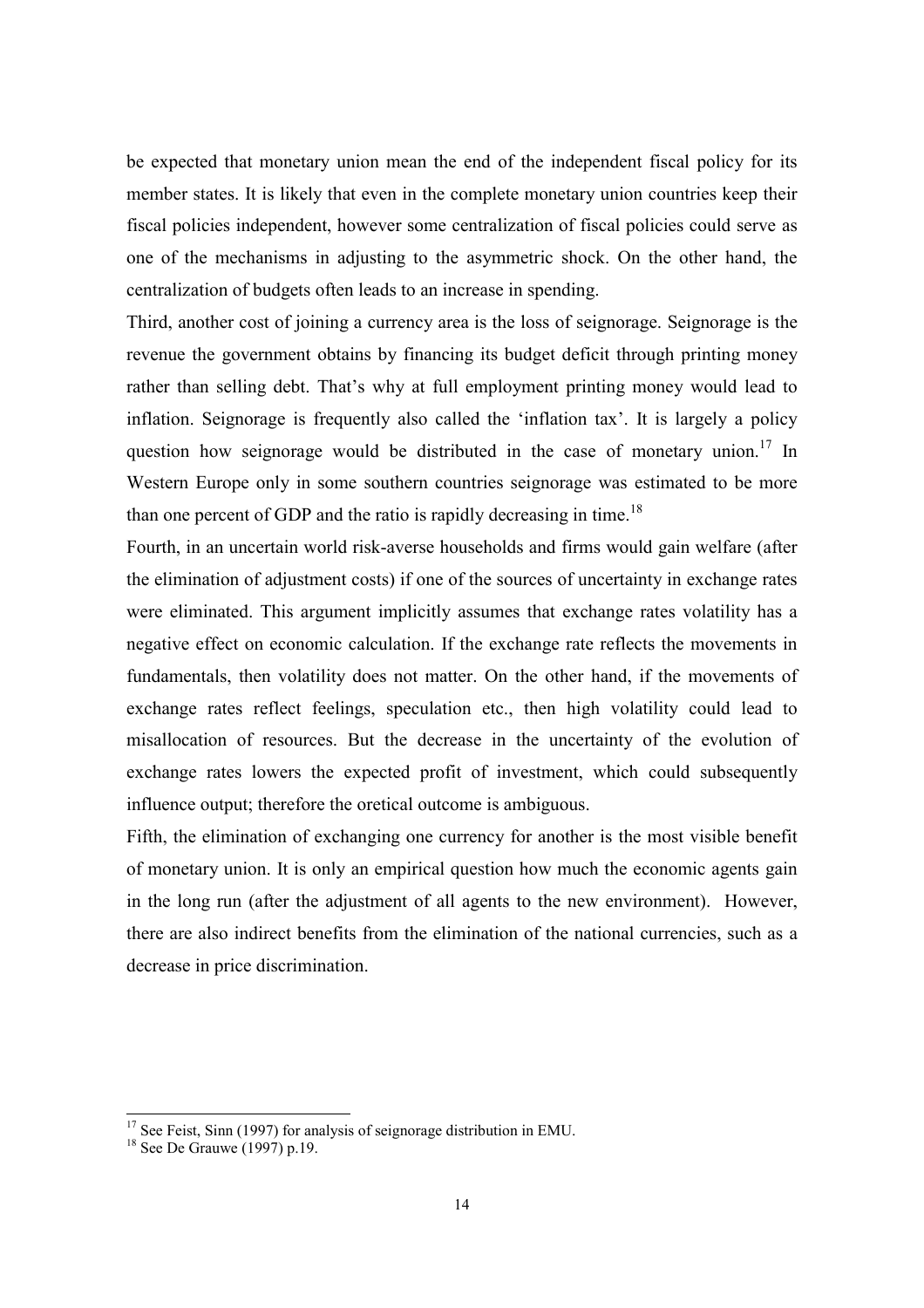#### **4.2 The Endogeneity of OCA Criteria and The Modern OCA theory**

Countries can benefit from higher trade integration, which leads to the more effective allocation of resources. There are two opposite views on the outcome of higher trade integration as depicted in Figure 2.

The European Commission's view<sup>19</sup> suggests that with higher trade integration there is further synchronization of national business cycles (if the cycle is not synchronized it is likely that there are asymmetric shocks among the countries<sup>20</sup>). Trade among industrial European countries is typically intra-industry trade based on economies of scale and imperfect competition. As a result, it does not lead to a higher specialization of the countries, which could cause the higher possibility of asymmetric shocks.

**Figure 2- Does Trade Integration Lead to the Divergence of the Economies?**



*Source: De Grauwe (1997)*

l

On the other hand, Krugman (1993) argues that higher trade integration leads to a higher specialization under the assumption of decreasing transport costs. Because of the economies of scale, higher integration leads to a regional concentration of industrial

 $19$  For discussion of these two views see De Grauwe (1997) p. 22-24.

<sup>&</sup>lt;sup>20</sup> The idea behind is that various growth rates are result of asymmetric shock, but there is a critique that growth rates can differ as result of Vernon cycles and different income elasticities of exports (faster growing countries usually have higher income elasticities for their export than for their import). Fidrmuc and Korhonen (2001) find large differences between the traditional correlation of business cycles and the correlation of supply and demand shocks for OECD countries.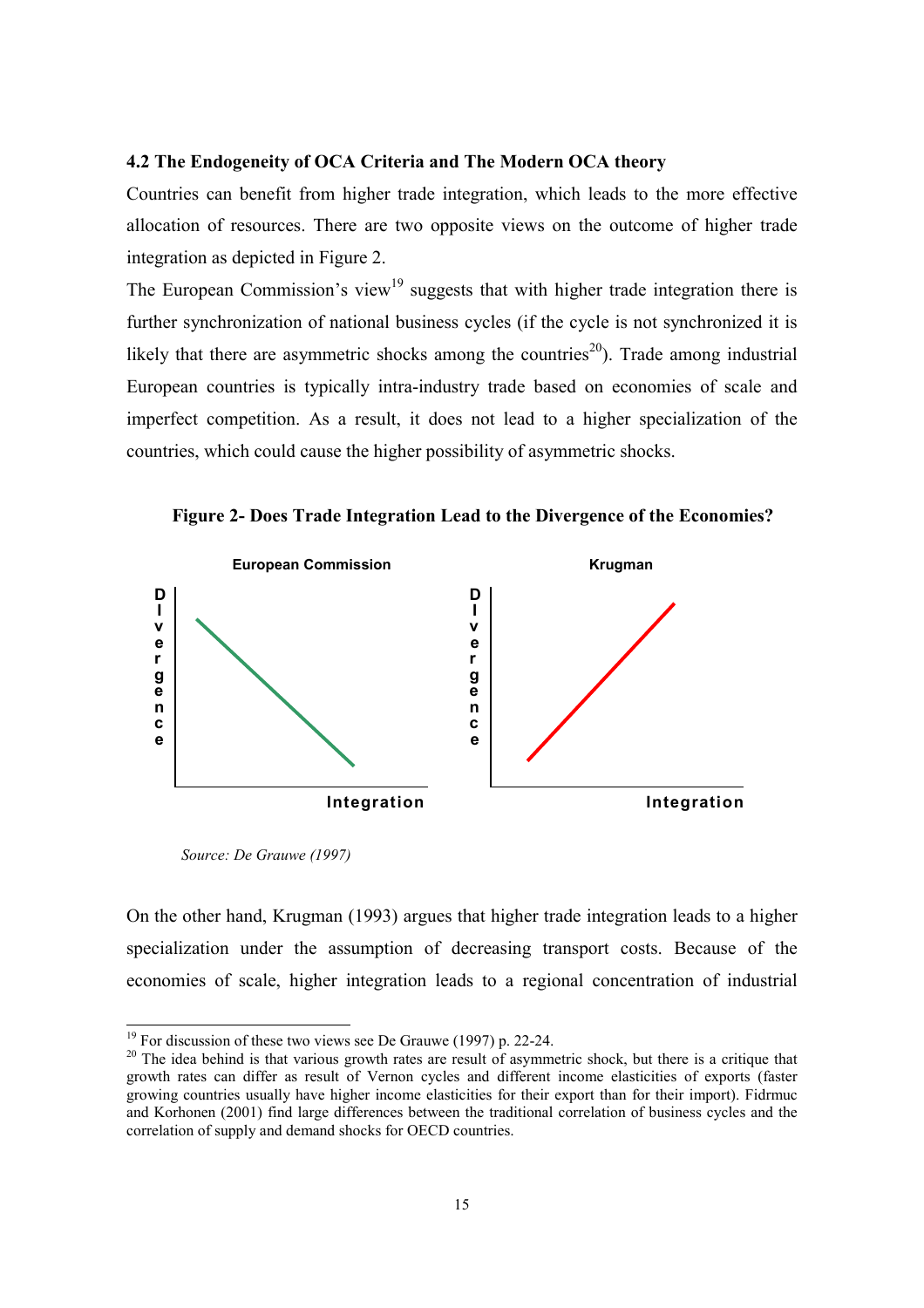activity. As a result, asymmetric shocks are more likely to occur in the future (since the output is less diversified) and bring extra costs to monetary union.

The problem with Krugman's view is that it implicitly assumes that regional concentration of industry will not cross the borders of the countries that formed the union, while borders will be less relevant in influencing the shape of these concentration effects. If so, then asymmetric shock is not country specific and floating exchange rate variation could not be used to deal with asymmetric shocks anyway. Lower costs of production factors outside of the industrial centers can be expected to form, too. If monetary union is successfully implemented and considered as credible, then a further boost of convergence among countries can be expected. Eliminating trade barriers, there will be trade creation in the countries of the monetary union. Meanwhile it is possible that monetary union would be more closed to the outside world, so using flexible exchange rates can be appropriate.<sup>21</sup> This makes it simpler to cope with symmetric shocks.

Developments of macroeconomic theory in the last 30 years (Lucas critique, rational expectations etc.) spurred a further development of OCA theory. First attempts to model OCA theory were made in the  $1990s^{22}$ , too.

# **5. OCA Theory and EMU**

In connection with the European integration dozens of studies have appeared attempting to assess the costs and benefits of adopting common currency for Europe from the view of OCA theory<sup>23</sup>. Most of the empirical studies<sup>24</sup> focus on four relationships among the members of potential monetary union testing the characteristics of OCA. They are the degree of labor mobility, the system of fiscal transfers, the extent of trade and the similarity of shocks and business cycles. These four characteristics are inter-related, which makes econometric testing difficult.

<sup>&</sup>lt;sup>21</sup> See Mundell (1961) for argumentation that if there are OCA characteristics, OCA is the world.

 $22$  See e.g. Ricci (1997).

 $23$  Before there was almost none empirical research done on OCA

<sup>&</sup>lt;sup>24</sup> See Bayoumi, Eichengreen (1996a) and also Schelke (2001) for survey.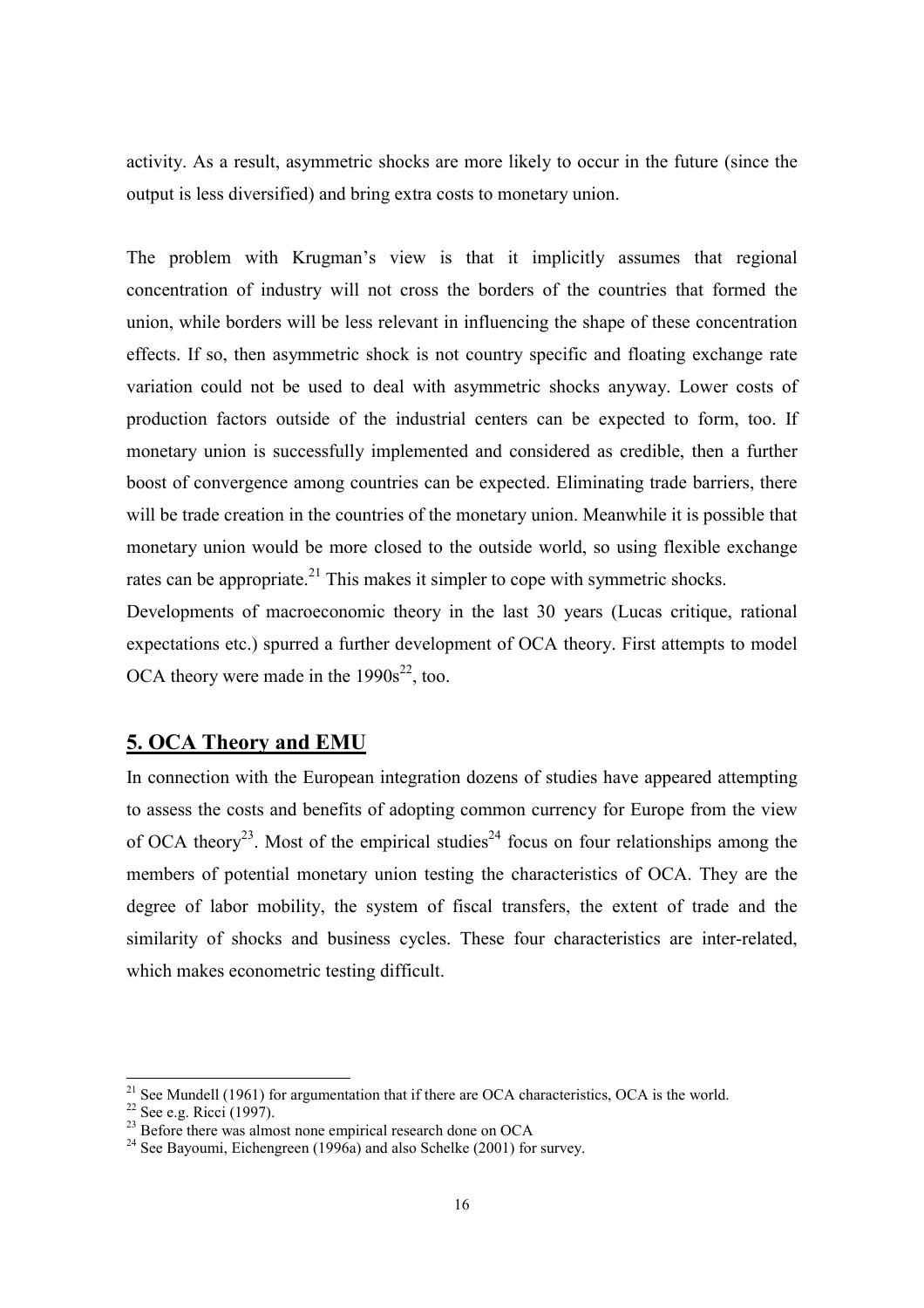#### **5.1 Ex Post Even if Not Ex Ante?**

There are empirical findings of Frankel and Rose (1998a, 1998b) using instrumental variables method,<sup>25</sup> where the authors argue that the higher trade integration the higher the correlation of business cycles among countries. Furthermore, Frankel and Rose (1998a, 1998b) argue that business cycles and trade integration are inter-related and endogenous processes to establishing a currency union. Thus, Frankel and Rose (1998a) note that countries may fulfill the OCA criteria ex post, although they did not fulfill them ex ante. EMU entry raises trade linkages among countries and this causes the business cycle to be more symmetric among the participants of union. Frankel and Rose (1998a) also note that because countries link their currencies to their most important trading partners in order to keep its exchange rates stable, they loose a certain amount of independence of its monetary policy.

Fidrmuc (2001) shows that the intensity of intra-industry trade is another variable, which has a positive impact on the synchronization of business cycles.

#### **5.2 Methodological Problems of Measurement**

The discussion on the EMU cannot come to a clear conclusion before its creation. This is partly caused that we are forced to use various proxies, which are inter-related between each other and inaccurate. For example, in the attempts to measure the symmetry of shocks, we would like to know whether we are facing demand or supply shocks and whether the shocks are transitory or persistent. Another caveat is how to distinguish between the shocks and the reactions to them.<sup>26</sup> Economies could have faced identical shocks, but the transmission would differ and in measuring the correlation of business cycles we could obtain correlation close to zero. By contrast, it can be argued that the difference in the speed of the transmission is caused by differences in labor market institutions or the rigidity of prices.

It is also very important to consider possibly high transaction costs and of course political issues, which can seriously lower the attractiveness of a currency union. Due to these high transaction costs, markets can understand that currency union is not successful. The

<sup>&</sup>lt;sup>25</sup> See Rodrick (2000) for a critique of econometric methods used by Frankel, Rose (1998a, 1998b).

 $26$  Again Lucas critique could shed some light on it.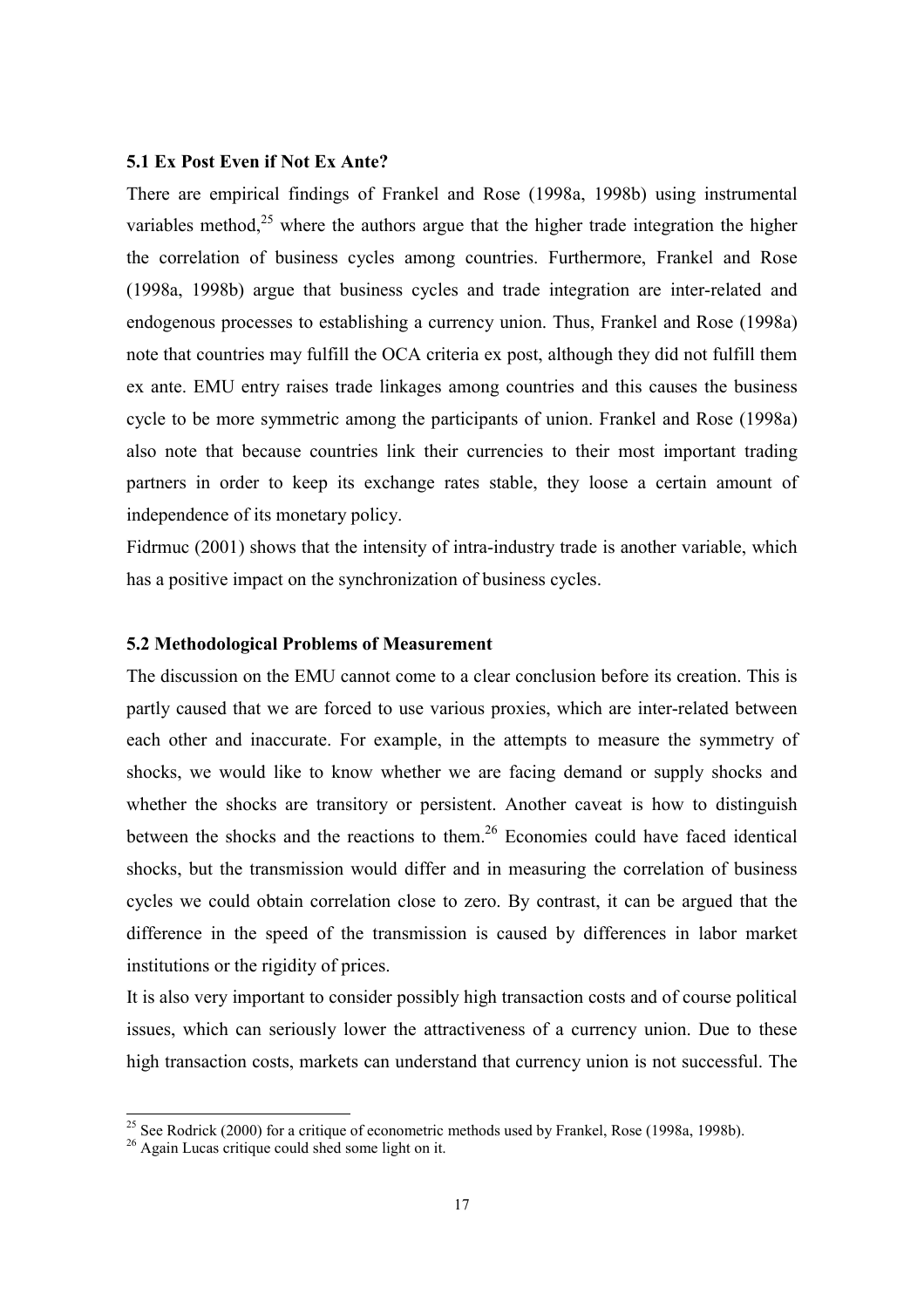emerging lack of credibility because of the change in the expectations of markets could be self-fulfilling and cause the break-up of the monetary union.

Empirical studies are only able to estimate the probability of the asymmetric shock (or other OCA criteria can be considered). Such results are also incomparable with existing monetary union (USA), because of the endogeneity of OCA criteria, in other words there can be a further boost in the convergence among the countries adopting a common currency.

#### **5.3 Other Empirical Findings**

 $\overline{a}$ 

To our knowledge, there are no serious studies providing a clear answer to the adoption of the common currency.

Bayoumi, Eichengreen (1993) find relatively high symmetry of shocks in the so-called core of the  $EU^{27}$  and lower for other western European countries using VAR approach.

Applying different techniques, the difference between the core and the periphery of the EU is smaller, or even vanishes. Schelke (2001) argues that the first stream of OCA theory (1960s) is not appropriate in explaining economic phenomena.

Nevertheless, there seems to be a general understanding that the probability of asymmetric shocks is higher in EMU than in USA (that means the costs of common currency are higher), but for some EMU countries the probability of asymmetric shocks can be close to that of  $USA^{28}$ . The striking difference between EMU and USA can be seen in adjustment to shocks such as labor mobility<sup>29</sup> or rigidity of prices. It can be expected for EMU that there will be a need for coordination of fiscal policies as a means of absorbing their potential asymmetric shocks.

<sup>&</sup>lt;sup>27</sup> Austria, Benelux, Denmark, France, Germany, Switzerland (this country is not of course member of EU, see Bayoumi, Eichengreen (1993) for argumentation why Switzerland was included in the sample).

 $^{28}$  Fidrmuc, Korhonen (2001) argue that the extent of asymmetric shocks is declining in EU economies during 1990s.

 $29$  See Obstfeld, Perri (1998) for a comprehensive discussion and empirical comparison between EU and USA.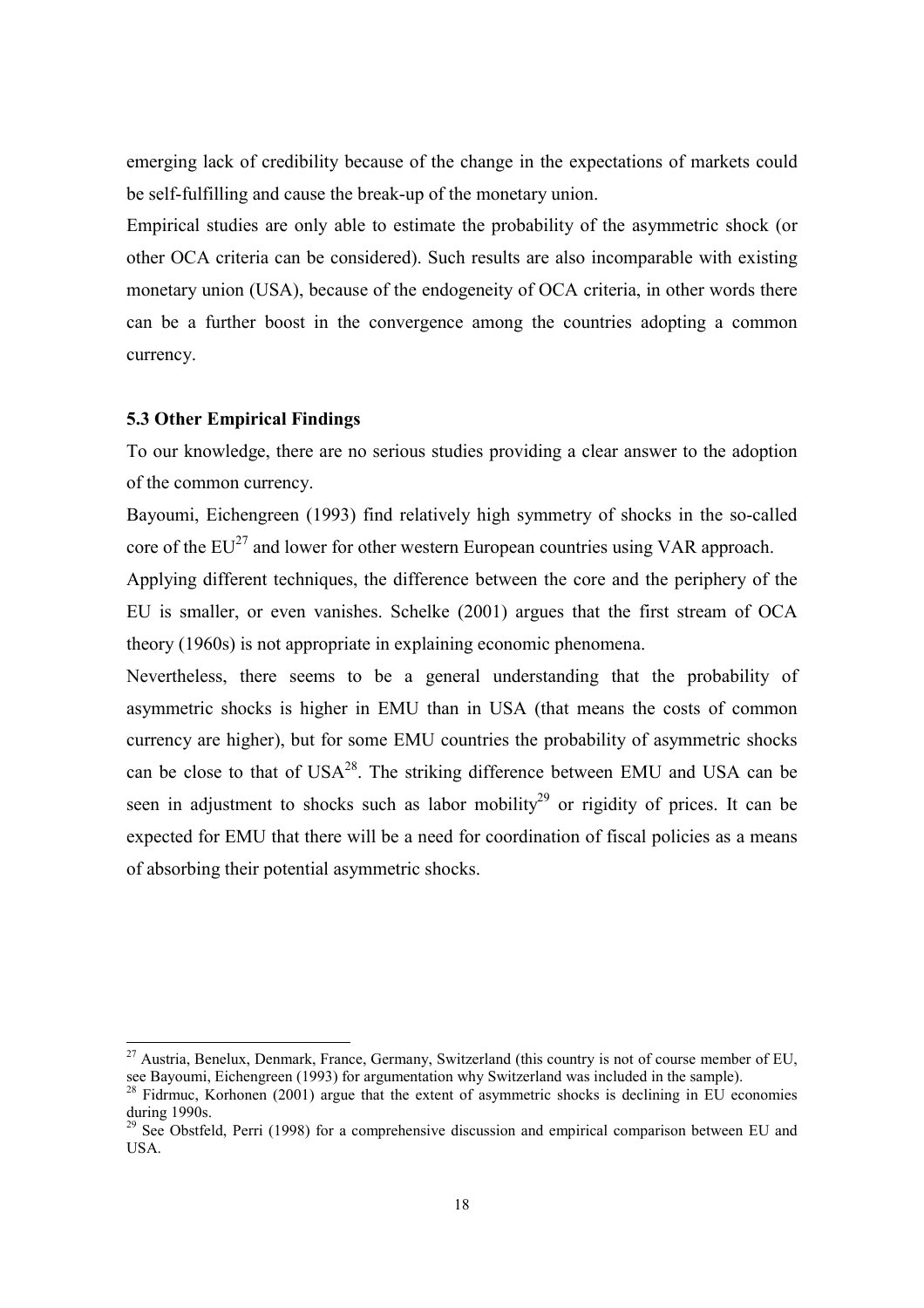## **6. The OCA Theory and the Czech Republic**

#### **6.1 Choice of the Exchange Rates Regime – a Global View**

Decision-making of the authorities on the choice of the exchange rate regime is a complex matter. In transition countries this decision-making is even more difficult due to their economic situation (relatively high uncertainty, specific stabilization issues etc.). Generally, the choice of the exchange rate regime has to consider various structural characteristics of the country, its strategic policy goals and timing. Usually, the most considered characteristics are: factor mobility, size and openness of the country, diversity of the production structure and employee skills, budget mechanisms, price and wage stickiness, financial system and the symmetry of the shocks. Next, it is important to take into account the broader economic and political context. This means issues like credibility drawn from the history of the monetary policy, preferences about economic policy or international coordination.

With some simplification it would be possible to set two basic conditions for the choice of exchange rate regime. First, a sufficient degree of freedom of the exchange rate is a necessity. This is dictated by the fact that the countries must economically transform and converge to western European economies.<sup>30</sup> From the beginning of 1990s we observed different economic development of the various transitive economies (candidate countries to EU/EMU) and that is why different exchange rates regimes, too. Second, a foreseeable exchange rate regime, which is one of the most important economic information given the size and the openness of the transition economies. At first glance, we can see that these two principles are inverse mutually. That is why various countries applied different exchange rates strategies (different regimes, timing etc.), because there was a difference in macroeconomic conditions at the beginning of the transition as well as a difference in short-term preferences.

Exchange rate regime of the transitive economy should create sufficient space for the natural trend of the real equilibrium exchange rate to appreciate (structural changes, higher productivity etc.)<sup>31</sup>, on the one hand and on the other, to allow to keep the real

<sup>&</sup>lt;sup>30</sup> See Frait, Komarek (1999) on discussion about "successful" or "unsuccessful" transformation from the view of the development of the real exchange rate.

 $31$  See Frait, Komarek (1999) or Komarek (1999).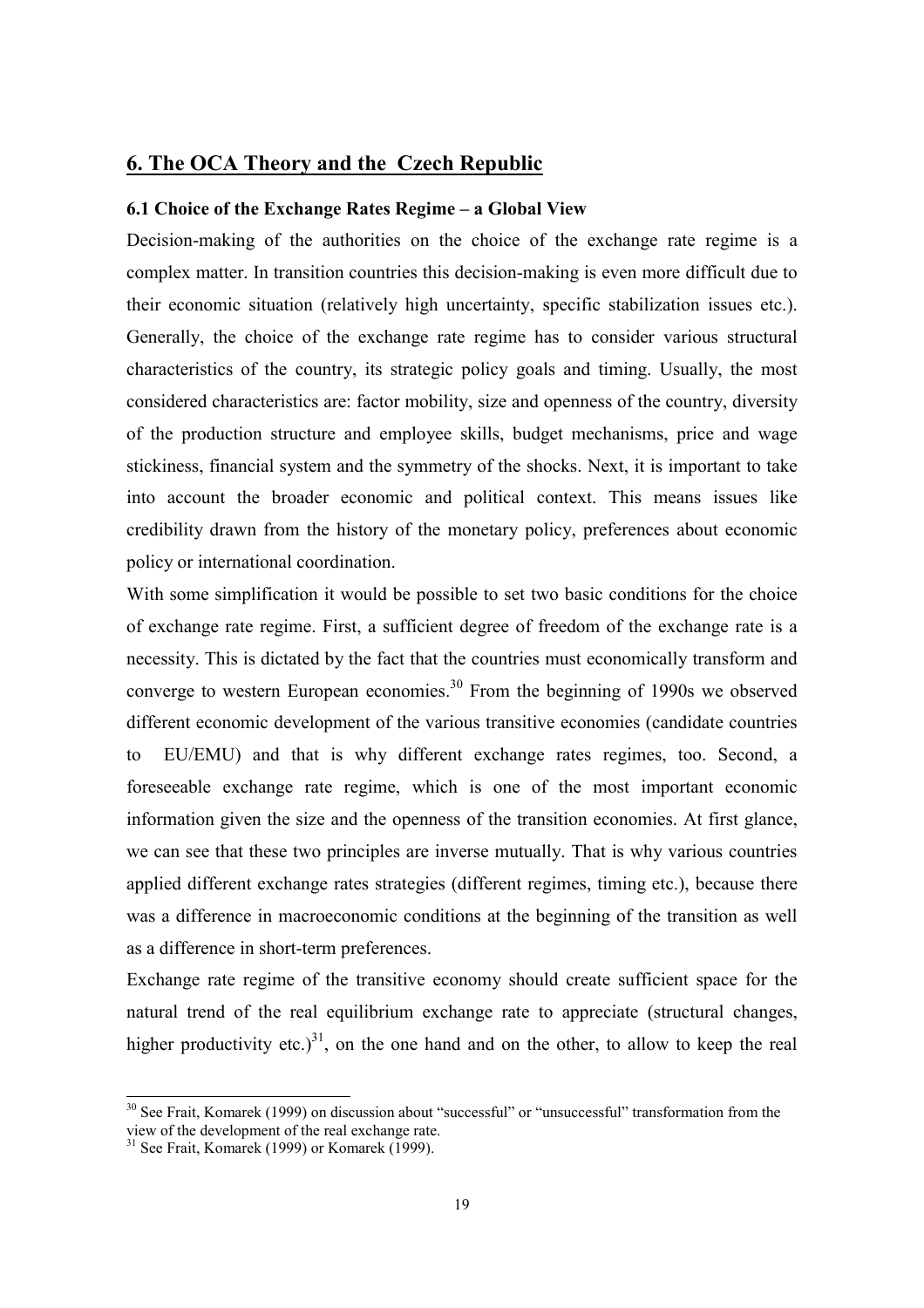appreciation in the extent for maintaining international competitiveness. From the above we can identify the following sequence of the changes in the exchange rate regimes for a typical transitive economy. Figure 3 schematically and at very general level demonstrates the process from socialist exchange rate regime to the irrevocable fixing of the currency to the Euro. There is a hypothetical development of the nominal exchange rate (E) on the vertical axis and time on horizontal axis. Set of the particular exchange rate regime periods contain<sup>32</sup>: *(i) initial devaluation*<sup>33</sup> and an introduction of the convertibility of the *currency (ii) step-by-step search of the nominal exchange rate level, which would correspond to the supply and demand, (iii) crawling peg period- e.g. Hungary or Poland34, (iv) period of floating or managed floating exchange rate, (v) at least two years period in ERM2 mechanism, which end up by irrevocable fixing of the local currency to the Euro.*

**Figure 3 - Global View on the Sequence of the Changes in Exchange Rates Regimes in Transition Economies**



 *Source: Komarek (1999)*

 $32$  This does not mean that all the periods had to be employed, rather it shows overall opportunities during the transition in the exchange rate area.

<sup>&</sup>lt;sup>33</sup> Different strategy was performed only by Slovenia, which did not devalue in the beginning of the 1990s. Sulc (1993) provides a survey of the basic reform strategies.

<sup>&</sup>lt;sup>34</sup> Further information on the exchange rates strategies of the candidate countries can be found in Preaccession Economic Programme (2001).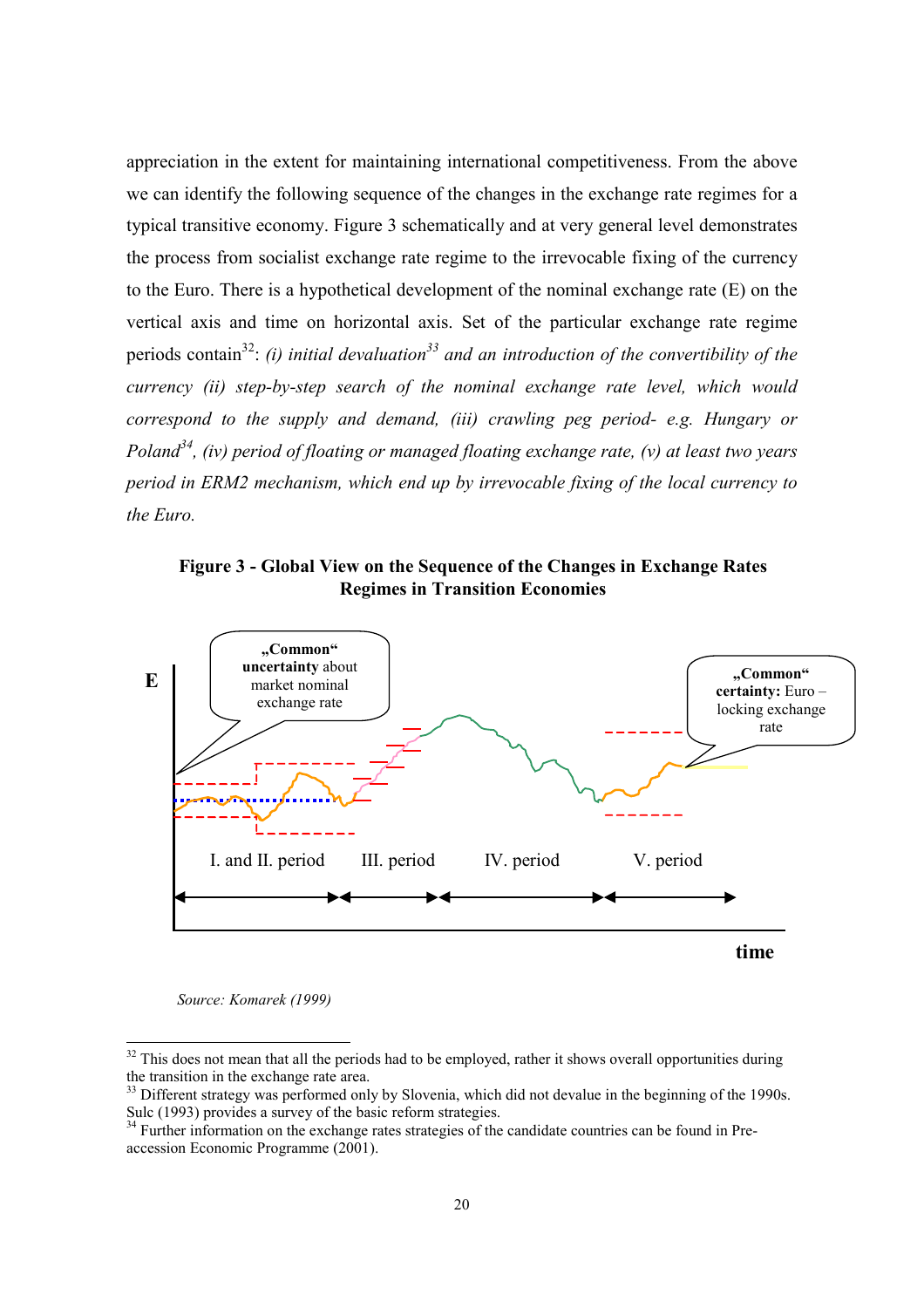The above-mentioned sequence of the exchange rate periods features general advance in economic policy preferences of the transition countries. The preferences have the common beginning and end point. There was a common uncertainty in the search of the appropriate level of the nominal exchange rate at the market at the beginning of transition as well as certainty of the aim of the exchange rate convergence. <sup>35</sup>

High volatility and medium term misalignment bring considerably large macroeconomic losses for a small open transition economy. The long-term defined goal of all the postcommunist countries is the involvement to western European economic and currency structures. That is why it is possible to expect that there will be intensive negotiations on the finding of the socially (economically and politically) optimal Euro locking rates in the last stage before entering the eurozone. For this, it is necessary to achieve some degree of the nominal and real convergence. It is also important to stress the EU entry will spur the convergence of the candidate countries to the eurozone.

## **6.2 Relevance of OCA Theory to the Exchange Rate Regimes**

Exchange rate regimes are closely related to the OCA theory, which attempts to give an answer to the choice of the regime (notice that the OCA theory distinguishes only pure float and pure fixed, what is not often the case for economic policy makers<sup>36</sup>), based on structural characteristics of the economy.

Let's discuss the problem of the choice of exchange rate regime from the view of the OCA theory in the Czech Republic in the 1990s. Horvath and Jonas (1998) show that the Czech Republic faced strong asymmetric shocks with Germany at the beginning of the 1990s and the OCA theory would suggest that the right choice is the floating exchange rate. Also, there was a strong dissimilarity in inflation rates between the Czech Republic and their trading partners deteriorating Czech competitiveness under its fixed exchange rate regime in the long run. $37$ 

On the other hand, low financial integration with western European trading partners and relatively high openness of the Czech economy is an argument to fix the currency in order to eliminate potentially high volatility in financial markets. As a result, we can see

<sup>&</sup>lt;sup>35</sup> Cech, Komarek (2002) provides the discussion on the institutional framework of the EU/EMU accession.  $^{36}$  Willett and Wihlborg (1999) suggest considering other exchange rate regimes for further research.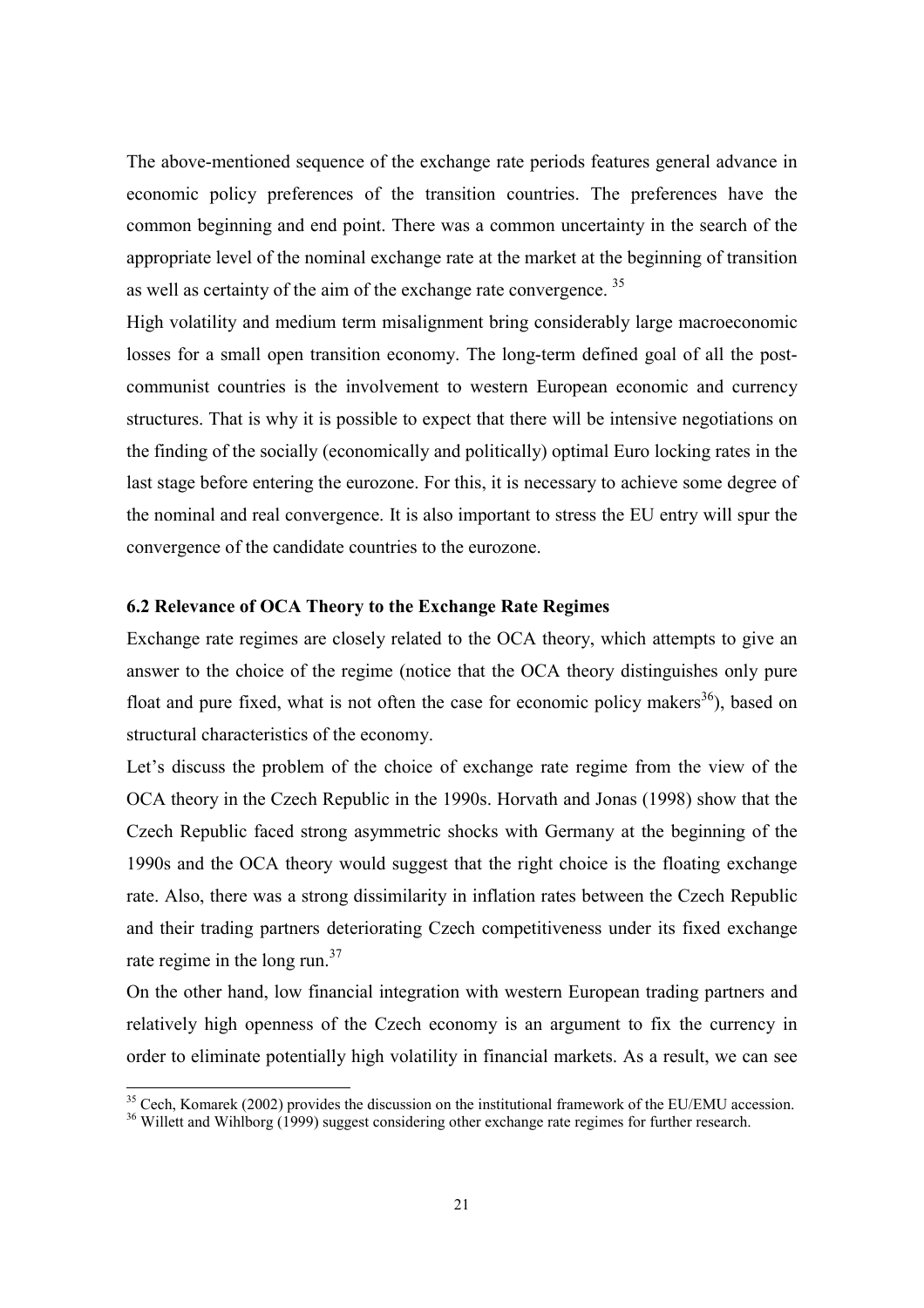that the OCA theory does not have operational precision for decision making in the shortterm and that it is a long run theory.<sup>38</sup> Goldberg (1999) argues that the OCA theory is less suitable applying for transition economies due to some specific stabilization and transition problems. Often, when studying transition economies, one has to take into account their specific characteristics due to stabilization and institutional aspects.

#### **6.3 OCA Index for the Czech Republic**

Nevertheless, even if the OCA theory is not operationally precise, we can monitor OCA criteria in time as was done by Cincibuch and Vavra (2001), who find strong convergence of the Czech OCA criteria to Germany and  $EU^{39}$ . In particular, Cincibuch andVavra (2001) construct the so-called OCA index<sup>40</sup> predicting the variability of the nominal exchange rate for the Czech Republic using regression equation estimated by Bayoumi and Eichengreen (1998a). The estimation yielded the following for the data<sup>41</sup> from 1983-1992 (with standard errors in parentheses):

$$
SD(e_{ij}) = -0.09 + 1.46SD(\Delta y_i - \Delta y_j) + 0.022DISSIM_{ij} - 0.054TRADE_{ij} + 0.012SIZE_{ij}
$$
 (1)  
(0.02) (0.21) (0.006) (0.006) (0.001)  

$$
n = 210 \quad R^2 = 0.51 \quad S.E. = 0.027
$$

Bayoumi and Eichengreen (1998a) suggest how to calculate relevant variables: "*where SD(eij) is the standard deviation of the change in the logarithm of the end year bilateral 42exchange rate between countries i and j, SD(∆yi-∆yj) is the standard deviation of the* difference in the logarithm of real output between *i* and *j*, DISSIM<sub>ij</sub> is the sum of the *absolute differences in the shares of agricultural, mineral, and manufacturing trade in total merchandise trade, TRADEij is the mean of the ratio of bilateral exports to domestic GDP for the two countries, and SIZEij is the mean of the logarithm of the two GDPs*

 $37$  In the short run there can be some credibility gains from fixing exchange rates for higher inflation country.

<sup>&</sup>lt;sup>38</sup> See Hobza (2002) for a similar argumentation.

<sup>&</sup>lt;sup>39</sup> The considered variables were: Correlation of business cycles, trade linkages, difference in commodity structure of bilateral exports and size of the economies

<sup>&</sup>lt;sup>40</sup> For the OCA index for Slovakia see National Bank of Slovakia homepage, but notice that some results have to be interpreted very carefully since e.g. they measure the correlation of business cycles on the data from 1997-1998 and business cycles is surely not 2 year phenomenon.

<sup>&</sup>lt;sup>41</sup> Countries included in the regression are: Australia, Austria, Belgium, Canada, Denmark, Finland, France, Germany, Great Britain, Greece, Ireland, Italy, Japan, the Netherlands, New Zealand, Norway, Portugal, Spain, Sweden, Switzerland and the USA.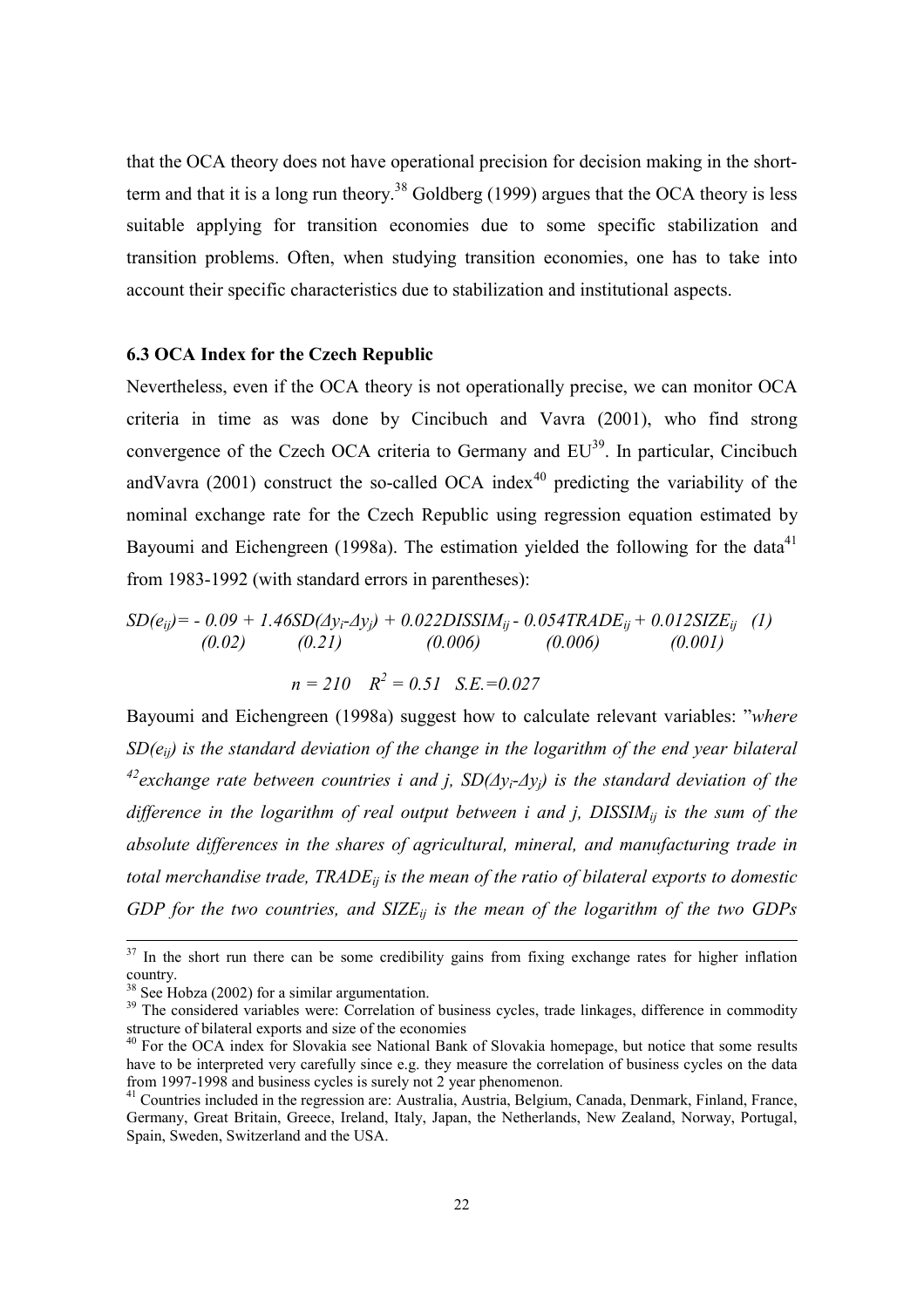*measured in U.S. dollars."* These four variables represent basic OCA criteria and it is believed that the lower the volatility of exchange rates is among countries, the more they are prepared to join the monetary union.<sup>43</sup>

Cincibuch and Vavra (2001) show that the Czech Republic achieved a higher degree of structural convergence to Germany than Portugal or Greece during 1990s. However, the problem of this analysis can be that the stability of equation in time is assumed. The original regression equation used the data from 1983-1992. There were financial crises in Western Europe in 1992-1993 and financial flows were much more important in the 1990s than the 1980s. These facts could strongly influence the stability of equation. Another problem could arise from the fact that there are several non-European industrial economies included in the sample, namely: Australia, Canada, Japan, New Zealand and USA.

Bayoumi and Eichengreen (1997a) also estimated the regression only with European economies in the same way as described above and the regression was quite different.<sup>44</sup> They present regressions for the variability of the real exchange rates, too.

| Exchange<br>rate<br>variability | Nominal | Real   | Nominal | Real  | Nominal | Nominal |
|---------------------------------|---------|--------|---------|-------|---------|---------|
| Data/<br>Country                | Europe  | Europe | World   | World | World   | World   |
| The Czech<br>Rep.               | 0.022   | 0.071  | 0.193   | 0.194 | 0.023   | 0.035   |
| Austria                         | 0.006   | 0.057  | 0.185   | 0.187 | 0.003   | 0.008   |
| Portugal                        | 0.022   | 0.072  | 0.201   | 0.202 | 0.029   | 0.062   |

**Table 1 - OCA Index, Structural Similarity with Germany**

*Source: Bayoumi, Eichengreen (1997a, 1998a), Cincibuch, Vávra (2001), own calculations.*

We can compare the results of Cincibuch and Vavra (2001) with the other four regression equation estimated by Bayoumi and Eichengreen (1997a, 1998a).<sup>45</sup> We present the results for the data from 1993 to 1998 in Table 1 and Table 2. Structural convergence of Austria,

 <sup>42</sup> Nominal exchange rates.

<sup>&</sup>lt;sup>43</sup> For broader description of regression and computation of OCA index, see chapter 6.

<sup>&</sup>lt;sup>44</sup> See Appendix for a comparison.

<sup>&</sup>lt;sup>45</sup> Variability of nominal exchange rates and variability of real exchange rates with only European economies and the same if some other non-European industrial countries are included. This means the sample consisted of 16 European economies-that's what we mean by word Europe in the Tables 1 and 2 or 16 European economies plus 5 non-European economies- that's what we mean by World in the Table 1 and 2.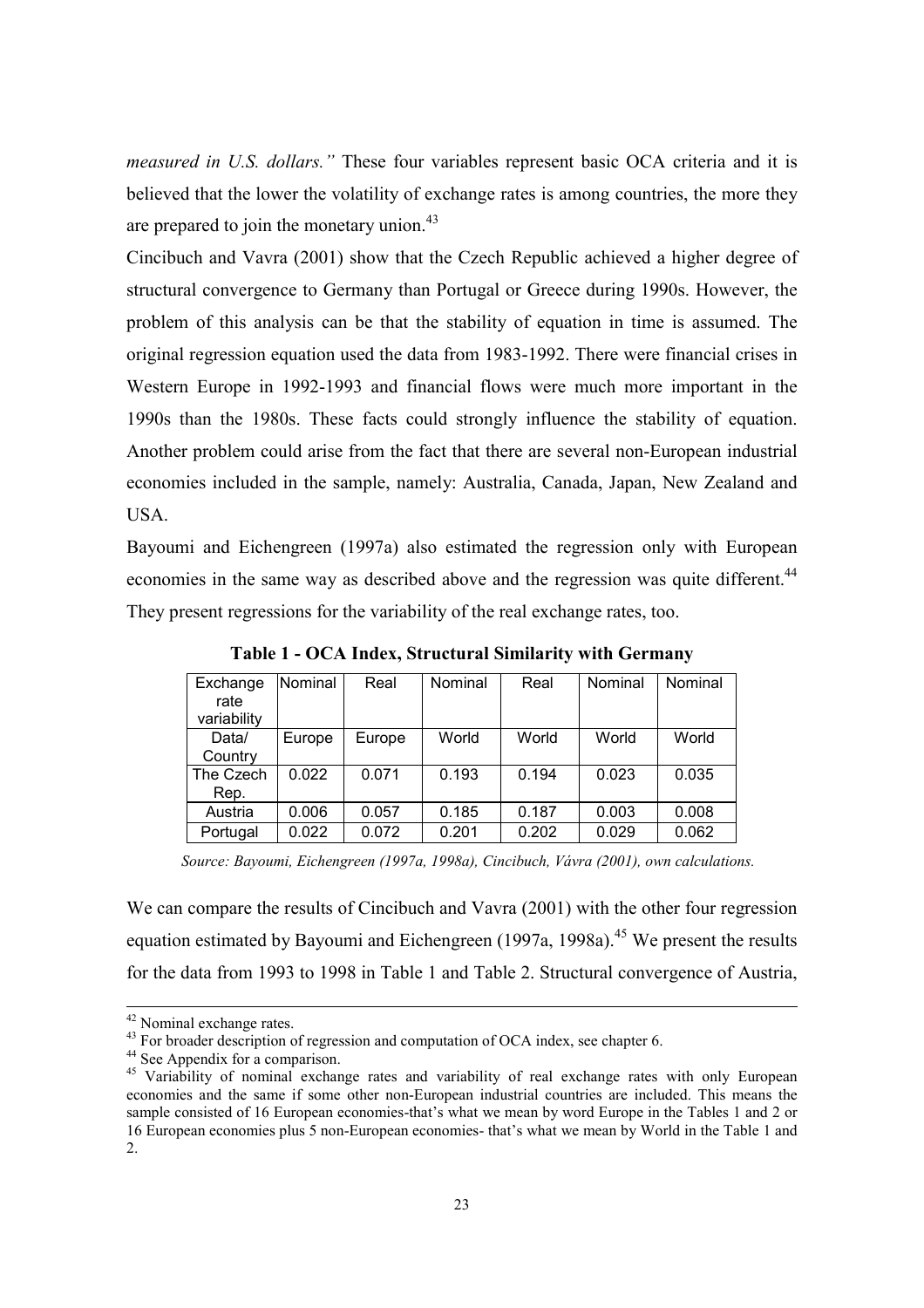the Czech Republic and Portugal with Germany as a benchmark country is in Table 1, while the EU is considered as benchmark country in Table 2. We chose Austria, the Czech Republic and Portugal, because they represent examples for a converged (or core country), a transition and a peripheral economy.<sup>46</sup>

Except the last column, the results are the calculation of the authors. The first line indicates whether we consider the variability of the nominal or the real exchange rate. The second line indicates whether we deal with the sample of European economies or all industrial economies were included. The results are of Cincibuch and Vavra (2001) for the Czech Republic using data from 1993 to 1998 and the forecast of Bayoumi and Eichengeen (1998a) using the data 1971-1987 to the year 1995 in the last column. The results are not fully comparable in columns.

As can be seen in the Tables 1 and 2 OCA-index for Austria is much lower than for the other two economies. The results for the Czech Republic and Portugal look quite similar. The Czech Republic has a lower OCA-index than Portugal when Germany is considered as the benchmark country; the opposite is the case when the EU is the benchmark country.

| Exchange<br>Rate<br>Variability | Nominal | Real   | Nominal | Real  | Nominal | Nominal |
|---------------------------------|---------|--------|---------|-------|---------|---------|
| Country/data                    | Europe  | Europe | World   | World | World   | World   |
| The Czech                       | 0.0203  | 0.073  | 0.205   | 0.206 | 0.025   | 0.034   |
| Rep.                            |         |        |         |       |         |         |
| Austria                         | 0.0035  | 0.056  | 0.191   | 0.194 | 0.003   |         |
| Portugal                        | 0.0127  | 0.065  | 0.198   | 0.199 | 0.014   |         |

Table 2 – OCA Index, Structural Similarity with  $EU^{47}$ 

*Source: Bayoumi, Eichengreen (1997a, 1998a), Cincibuch, Vávra (2000), own calculations.*

#### **6.4 Empirical Studies on OCA Theory and Transition Economies**

 $\overline{a}$ 

Other empirical studies<sup>48</sup> such as Boone and Maurel (1998), Horvath (2001), Fidrmuc and Korhonen (2001) or Schweickert (2001) focus not only on the Czech Republic, but also on other transition economies.

<sup>&</sup>lt;sup>46</sup> We cannot report the results for Greece (as is done by Bayoumi, Eichengreen (1998a)) since the data needed to calculate variable DISSIM were impossible to obtain.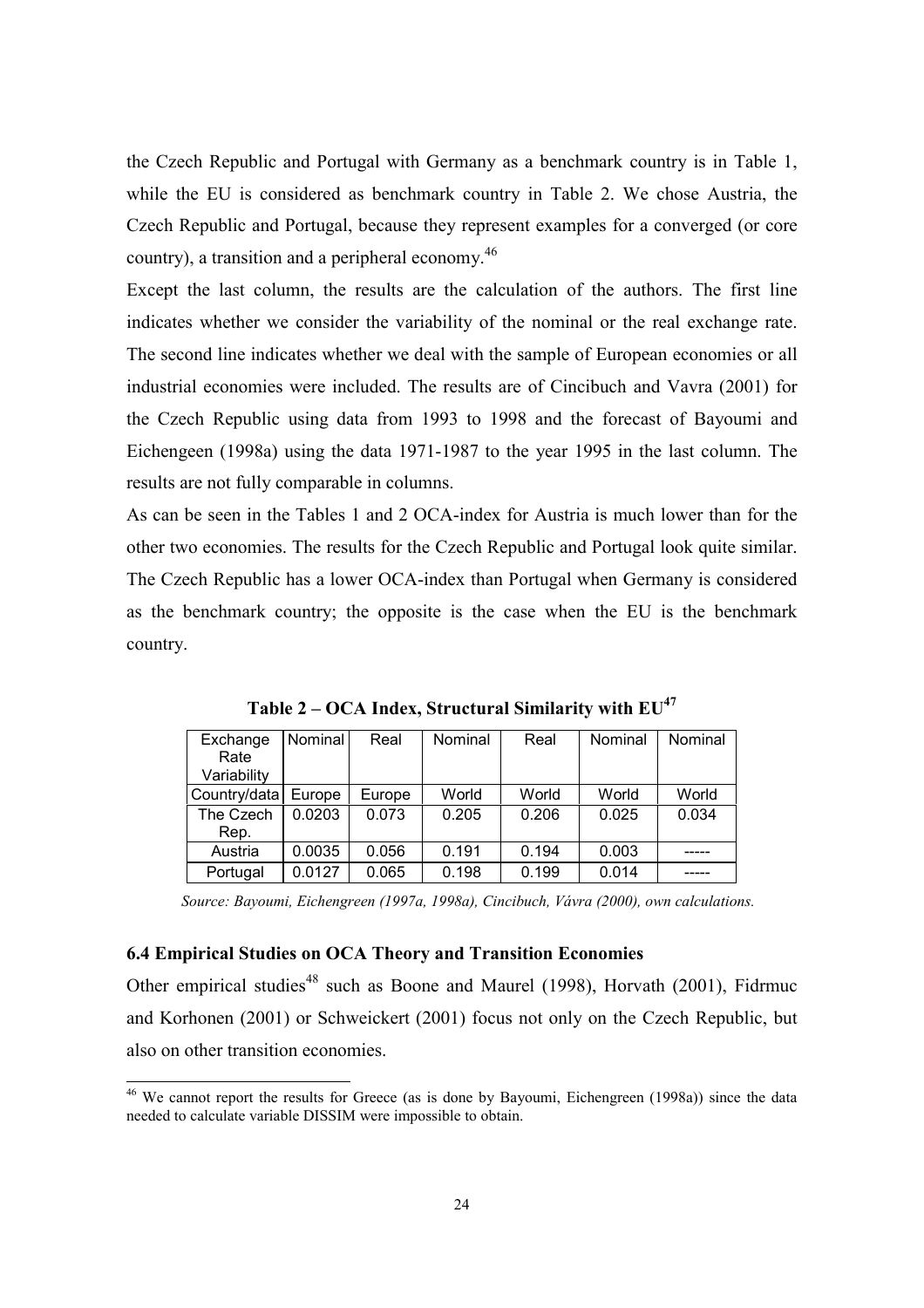They show that the structural convergence of the Czech Republic does not considerably differ from the convergence of other Central European countries. But the difference can be seen between the Czech Republic on the one hand, and Romania and Bulgaria on the other hand.

Schweickert (2001) compares transition economies with a reference group (Greece, Portugal, Spain) by a "comparative indicator", where he tries to catch Maastricht criteria, institutional development, development of capital markets and OCA criteria. Schweickert (2001) shows that adopting of the euro will bring more net benefits for transition economies than for the reference group from the view of the OCA theory. On the other hand, transition economies were doing worse compared by the other indicators than the reference group.

Boone and Maurel (1998) show that a large part of a variability of output of transition economies can be explained by variation of the German output or the EU output and reactions to the changes in outputs are positively correlated.

Fidrmuc and Korhonen (2001) find a much lower correlation of the Czech business cycle with the EU's cycle than the correlation of Hungarian or Estonian business cycles with the EU's.

Horvath (2002) in his empirical study argues that shocks between transition economies and EU are, to a large extent, still idiosyncratic (correlation of demand or supply shocks of transition economies and four biggest European countries is rather exceptional). As a result, the adoption of the common currency can be relatively costly.

Empirical analyses do not come to a definite conclusion concerning the structural convergence of the transition economies to EU/EMU from the view of the OCA theory (best "performers" are usually Slovenia, Hungary, Estonia and the Czech Republic). Fidrmuc (2001) argues that the most important role in convergence is attributed to the intensity of intra-industry trade, foreign direct investment, the commodity and geographic structure of exports.

<sup>&</sup>lt;sup>47</sup> Since DISSIM for EU is unknown, at least as we know and Cincibuch, Vavra (2001) mention the same, I took Germany's DISSIM as a proxy.

<sup>&</sup>lt;sup>48</sup> The problem of all empirical studies dealing with business cycles is short time series.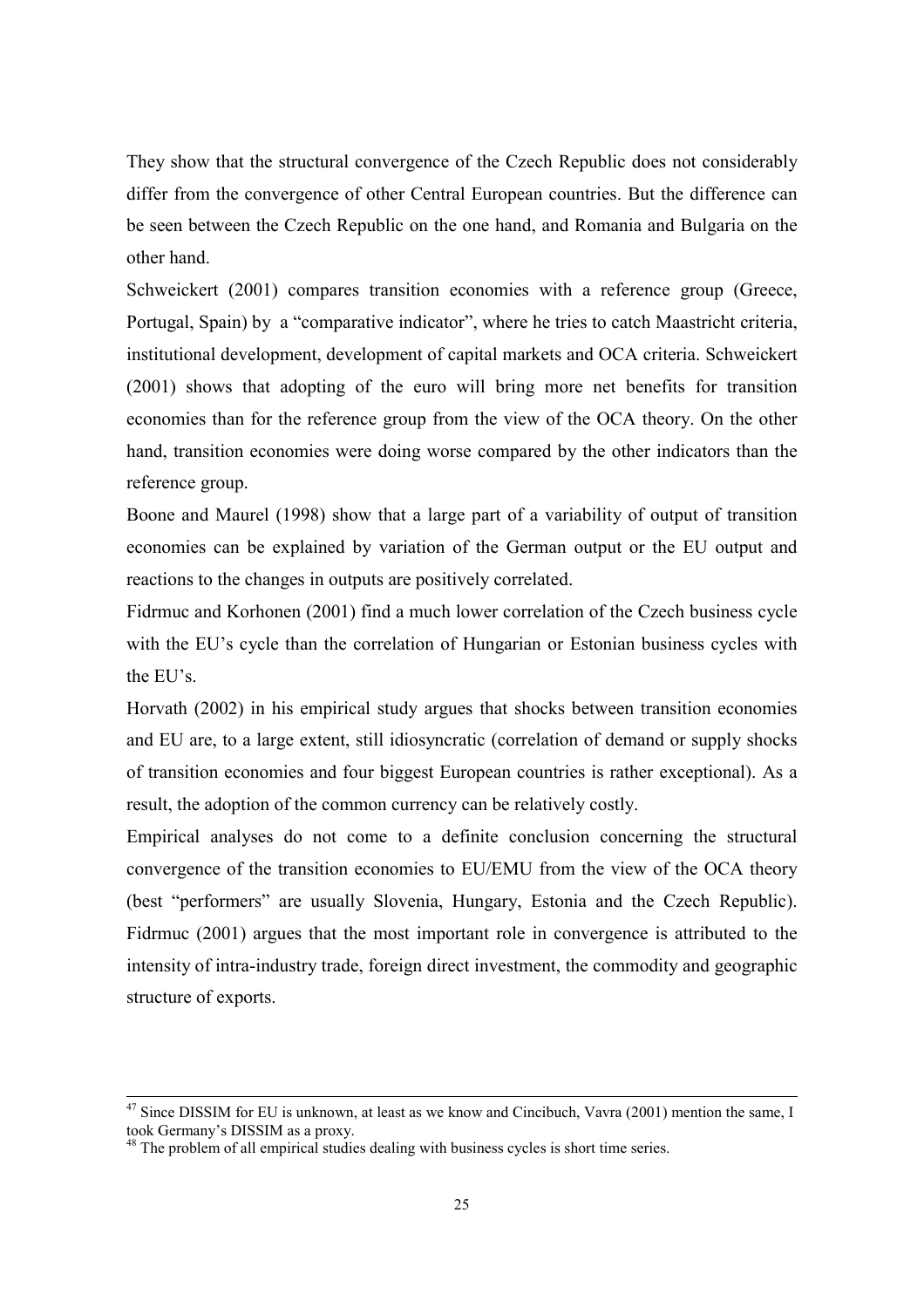# **7. Conclusion**

We argue in the paper that the OCA theory is an approach for discussion about monetary integration rather that a dead-end theory or neo-Keynesian relic. Since the OCA theory has low operational precision due to its attempt to give an answer to the question about the optimal number of currencies to be used in one region, an empirical estimation is often very difficult. That is why empirical results should be interpreted carefully. Also, it should never be forgotten that all the monetary integrations are primarily political projects, where economic arguments do not have to be considered at all. On the other hand, economic theory does not give us a precise answer to whether the benefits outweigh costs. Therefore empirical estimations can be the way to try to deal with the problem (despite the difficulties likely to be encountered). In the paper we calculated the so-called OCA-indexes for the Czech Republic, Germany and Portugal. The OCA-index tries to assess the benefit-cost ratio for implementing a common currency between the pair of the countries based on the structural characteristics of the economies. We compared the structural similarity of the Czech Republic and Portugal to the German economy and find that the Czech economy is closer. The results are reversed when the EU economy is considered as a benchmark country. The results of the estimations are compared to those earlier of Bayoumi and Eichengreen (1998a) and Cincibuch andVavra (2001).

# **8. Appendix**

| Results for all countries using OCA variables                                                                                                                                                                                                                                                                                                                        |          |           |           |           |           |           |  |
|----------------------------------------------------------------------------------------------------------------------------------------------------------------------------------------------------------------------------------------------------------------------------------------------------------------------------------------------------------------------|----------|-----------|-----------|-----------|-----------|-----------|--|
|                                                                                                                                                                                                                                                                                                                                                                      | 1960s    |           | 1970s     |           | 1980s     |           |  |
| variability                                                                                                                                                                                                                                                                                                                                                          | nominal  | Real      | Nominal   | real      | nominal   | real      |  |
| ISDY                                                                                                                                                                                                                                                                                                                                                                 | $0.5***$ | $0.45**$  | $0.49**$  | $0.53***$ | $1.46**$  | $1.41***$ |  |
| $TRADE(*10-2)$                                                                                                                                                                                                                                                                                                                                                       | $-0.13*$ | $-0.14**$ | $-0.46**$ | $-0.37**$ | $-0.54**$ | $-0.46**$ |  |
| $SIZE(*10^{-2})$                                                                                                                                                                                                                                                                                                                                                     | 0.13     | 0.11      | $1.7**$   | $1.68**$  | $2.5**$   | $2.53**$  |  |
| $DISSIM(^{*}10^{-2})$                                                                                                                                                                                                                                                                                                                                                | $1.03**$ | $0.81**$  | $1.89**$  | $1.93**$  | $2.24**$  | $2.8**$   |  |
| Observations                                                                                                                                                                                                                                                                                                                                                         | 210      | 210       | 210       | 210       | 210       | 210       |  |
| F-test                                                                                                                                                                                                                                                                                                                                                               | $6.6**$  | $6.9**$   | $25.5**$  | $25.6*$   | $35.6**$  | $37.6***$ |  |
| R-squared                                                                                                                                                                                                                                                                                                                                                            | 0.15     | 0.17      | 0.4       | 0.41      | 0.51      | 0.54      |  |
| $S_{\text{out}}$ $D_{\text{out}}$ $D_{\text{out}}$ $D_{\text{out}}$ $D_{\text{out}}$ $D_{\text{out}}$ $D_{\text{out}}$ $\mathcal{L}$ $\mathcal{L}$ $\mathcal{L}$ $\mathcal{L}$ $\mathcal{L}$ $\mathcal{L}$ $\mathcal{L}$ $\mathcal{L}$ $\mathcal{L}$ $\mathcal{L}$ $\mathcal{L}$ $\mathcal{L}$ $\mathcal{L}$ $\mathcal{L}$ $\mathcal{L}$ $\mathcal{L}$ $\mathcal{L}$ |          |           |           |           |           |           |  |

**Table 3 – The Results by Bayoumi, Eichengreen (1997a) for 21 Industrial Countries**

*Source: Bayoumi, Eichengreen (1997a), \*\*, \*-indicates significance at 5%, respectively 1%*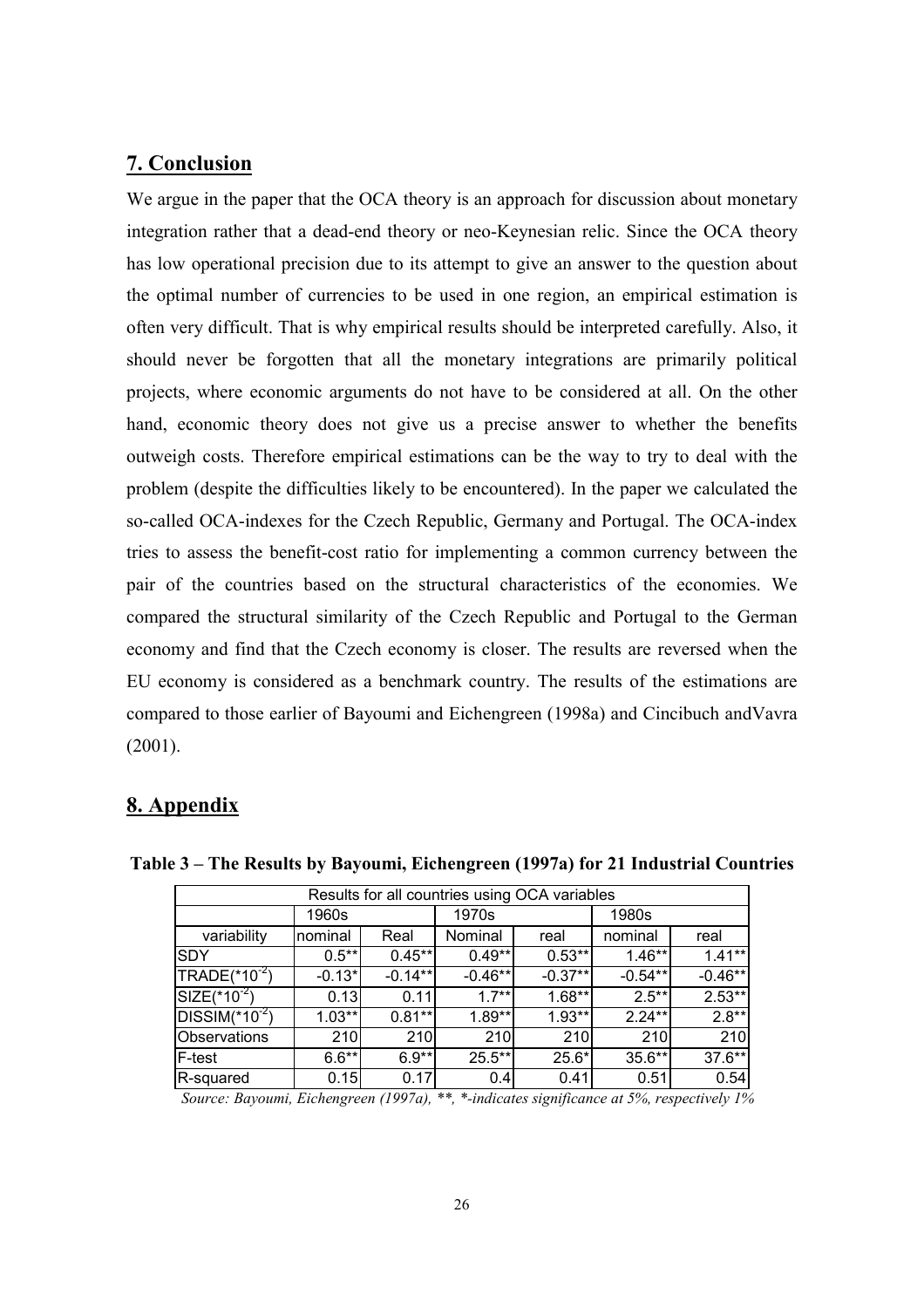| Results for all countries using OCA variables |          |           |          |          |           |           |
|-----------------------------------------------|----------|-----------|----------|----------|-----------|-----------|
|                                               | 1960s    |           | 1970s    |          | 1980s     |           |
| variability                                   | nominal  | Real      | Nominal  | real     | nominal   | Real      |
| <b>SDY</b>                                    | $0.36*$  | $0.37**$  | $0.53*$  | $0.69**$ | $0.75***$ | $0.97**$  |
| TRADE $(*10^{-2})$                            | $-0.18*$ | $-0.17**$ | $-0.2**$ | $-0.14*$ | $-0.26**$ | $-0.19**$ |
| $SIZE$ <sup>*</sup> 10 <sup>-2</sup> )        | 0.37     | 0.23      | 0.32     | $0.65*$  | 0.31      | $0.71***$ |
| $DISSIM(^{*}10^{-2})$                         | $1.17*$  | $0.91*$   | $-2.01$  | $-0.39$  | $-1.3$    | $-1.36*$  |
| Observations                                  | 210      | 210       | 210      | 210      | 210       | 210       |
| F-test                                        | $4.6**$  | $3.2*$    | $2.8*$   | $3.2*$   | $4.2*$    | $4.6**$   |
| R-squared                                     | 0.15     | 0.22      | 0.15     | 0.15     | 0.27      | 0.35      |

**Table 4 – Results of Bayoumi, Eichengreen (1997a) for European Economies**

*Source: Bayoumi, Eichengreen (1997a), \*\*, \*-indicates significance at 5%, respectively 1%*

#### **9. Literature**

- BAYOUMI, T. EICHENGREEN, B. (1993): Shocking Aspects of European Monetary Integration, In: *Torres, G. - Giavazzi, F.: Adjustment and Growth in European Monetary Union.* Cambridge University Press, 1993, pp.193-229.
- BAYOUMI, T. EICHENGREEN, B. (1996): Operationalizing theory of Optimum Currency Areas, *CEPR Discussion Paper*, No.1484.
- BAYOUMI, T. EICHENGREEN, B. (1997a): Optimum Currency Areas and Exchange Rate Volatility: Theory and Evidence Compared, In: Cohen, B. (ed.): *International Trade and Finance, New Frontiers for Research: Essays in Honor of Peter B.Kenen,* Cambridge University Press.
- BAYOUMI, T. EICHENGREEN, B. (1997b): Exchange Market Pressure and Exchange Rate Management: Perspectives from theory of Optimum Currency Areas, In: *Blejer, M. I. - Frenkel, J. A. - Leiderman, L. - Razin, A. (eds.): Optimum Currency Areas: New Analytical and Policy Developments*, IMF.
- BAYOUMI, T. EICHENGREEN, B. (1998a): Ever Closer to Heaven? An Optimum-Currency-Area Index for European Countries, *European Economic Review,* 41, pp.761-770.
- BAYOUMI, T. EICHENGREEN, B. (1998b): Exchange Rate Volatility and Intervention: Implications of theory of Optimum Currency Areas*, Journal of International Economics*, 45, No.2, pp.191-209.
- BOONE, L., MAUREL, M. (1998): Economic Convergence of the CEECs with the EU, *CEPR Discussion Papers 2018.*
- CINCIBUCH, M. VAVRA, D. (2001): Toward the European Monetary Union: A Need for Exchange Rate Flexibility? , *Eastern European Economics*, 39, 2001, no. 6, pp.23-64.
- COLEMAN, A. (2001): Three perspectives on an Australasian monetary union, In*: Gruen, D. Simon, J. (eds.), Future Directions for Monetary Policies in East Asia*, Reserve Bank of Australia, (www.rba.gov.au).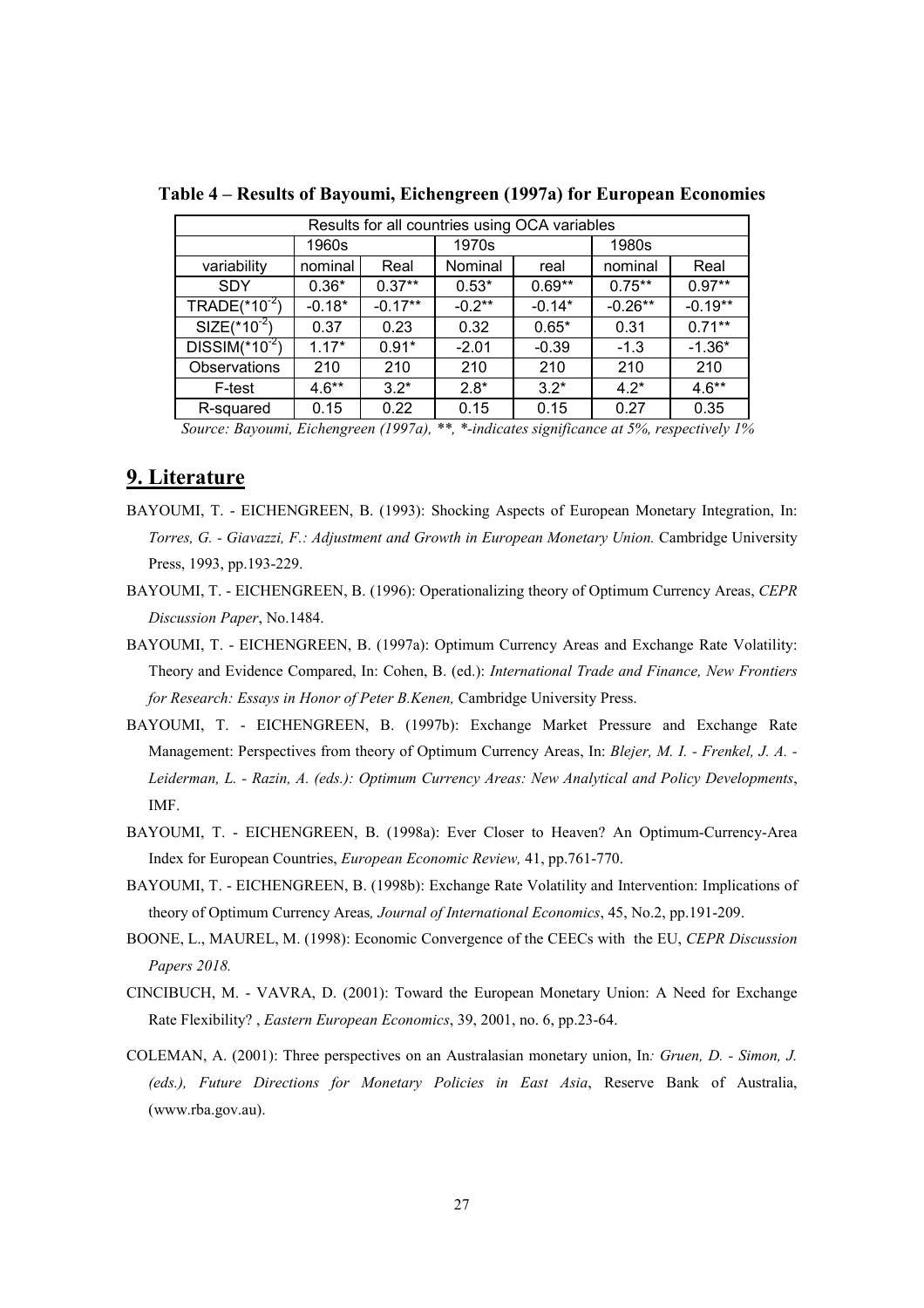- CECH, Z. KOMAREK, L. (2002): Exchange Rates Convergence and Entry to the Eurozone I. Institutional Accession Framework, *Finance a uver*, no.6, 52, pp. 323-337 [in Czech].
- CECH, Z. HORVATH, R. KOMAREK, L. (2002): Nominal and Real Macroeconomic Convergence Process of the Czech Economy to the EU/EMU - the Management Exchange Rate Management, mimeo [in Czech].
- DE GRAUWE, P. (1997): The Economics of Monetary Integration, *Oxford University Press*, 3<sup>rd</sup> edition.
- FIDRMUC, J. KORHONEN, I. (2001): Optimal Currency Area between the EU and Accession Countries: The Status Quo, *Austrian National Bank mimeo*.
- FIDRMUC, J. (2001): The Endogeneity of the Optimum Currency Area Criteria, Intraindustry Trade and EMU Enlargement, *Austrian National Bank mimeo.*
- FRAIT, J. KOMAREK, L. (1999): Capital Flows and Exchange Rate in a Transitive Economy, Prague, *Foundation of Josef Hlavka and Economic Institute of Josef Hlavka*, [in Czech].
- FRAIT, J. KOMAREK, L. (2001): On the Way to EU: Nominal and Real Convergence in Transitive Economies, *Finance a uver*, 51, 2001, no. 6, pp. 314-330, [in Czech].
- FRANKEL, J.A. ROSE, A. K. (1996): Economic Structure and Decision to Adopt a Common Currency, *CIDER WP C96-073*
- FRANKEL, J. ROSE, A .K. (1998a): Is EMU more justifiable Ex post than Ex ante?, *European Economic Review,* 41, pp.563-570.
- FRANKEL, J.A. ROSE, A. K. (1998b): Endogeneity of the Optimum Currency Criteria, *Economic Journal*, 108, pp.1009-1025.
- FRIEDMAN, M. (1953): The Case for Flexible Exchange Rates, In: Essays in Positive Economics*, The University of Chicago Press*.
- GOLDBERG, L. (1999): Is Optimum Currency Area Theory Irrelevant for Economies in Transition?, *In: Sweeney, R. J. - Wihlborg, C. - Willett, T.D. (eds.): Exchange Rate Policies for Emerging Market Economies*, Westview Press, pp.45-60.
- GRUBEL, H. (1999): The case of the Amero: the merit of creating a North American monetary union, *Fraser Institute.*
- HOBZA, A. (2002): The Czech Republic and the Euro, *Centre for European Policy Studies mimeo.*
- HORVATH, J. JONAS, J. (1998): Exchange Rate Regimes in the Transition Economies: Case Study of the Czech Republic 1990-1997, *ZEI Working Paper*, Bonn.
- HORVATH, J. (2001): The Optimum Currency Area Theory: A Review, *Central European University mimeo.*
- HORVATH, J. (2002): Supply and Demand Shocks in Europe: Large 4-EU Members, Visegrad-5 and Baltic-3 Countries, *Central European University mimeo.*
- HORVATH, R. KOMAREK, L. (2002): Theory of Optimum Currency Areas: A Framework on Discussion About Monetary Integration, *Finance a uver,* no.7-8, 52, pp.386-407 [in Czech]*.*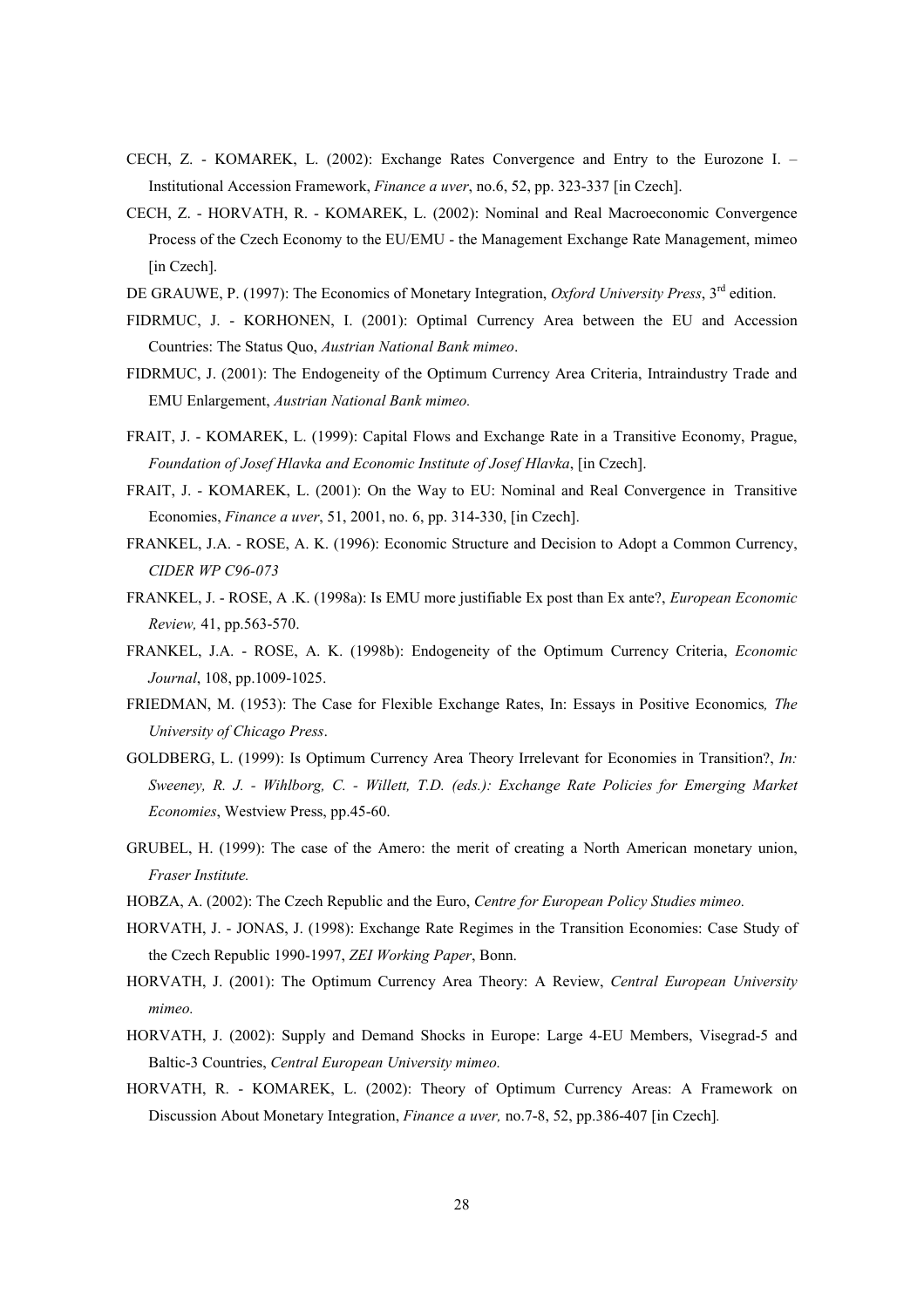JADRESIC, E. (2000): *On a common currency for the GCC countries*, IMF memo, 6 June.

- KAWAI, M. (1987): Optimum Currency Area. In: *Eatwell, J.- Milgate, M. Newman, P. (eds.): The New Palgrave A Dictionary of Economics*, The Macmillan Press,1987.
- KENEN, P. (1969): Theory of Optimum Currency Areas: An Eclectic View, *In: Mundell, R., Swoboda, A. (eds.): Monetary Problems in the International Economy,* University of Chicago Press.
- KOMAREK, L. (1999): Theory and Empirics of Exchange Rate of a Transition Economy, Technical University, Ostrava (PhD. Thesis), [in Czech].
- KOTLAN, V. MACHACEK, M. (2000): Is EMU Endangered Specie? Regional Impacts of Single Monetary Policy, *Finance a uver*, 50, 2000, No.7-8, pp.386-405, [in Czech].
- KOTLAN, V. MACHACEK, M. (2001): EMU and Asymmetric shocks: A Survey of Adaptation and Insurance Mechanisms, *Finance a uver*, 51, 2001, no.10, pp. 514-527, [in Czech].
- KRUGMAN, P. (1993): Lessons of Massachusetts for EMU, *In: Torres,G. Giavazzi, F.: Adjustment and Growth in European Monetary Union.* Cambridge University Press, 1993, 241-261.
- MASSON, P. PATILLO, C. (2001): Monetary Union in West Africa (ECOWAS): Is It Desirable and How Could It Be Achieved?", *IMF Occasional Paper*, No. 204.
- MC KINNON, R. (1963): Theory of Optimum Currency Area, *American Economic Review*, 4, September, pp. 717-725.
- MC KINNON, R. (2000): Mundell, the Euro and Optimum Currency Areas, *Journal of Policy Modeling,* 22 (3), pp. 311-324.
- MINFORD, P. (1993): Discussion, *In: Torres, G. Giavazzi, F.: Adjustment and Growth in European Monetary Union,* Cambridge University Press, 1993, pp. 235-239.
- MKENDA, B. (2001): Is East Africa an optimal currency area?, *Göteborg University Department of Economics Working Paper*, No. 41, April.
- MUNDELL, R. (1961): A Theory of Optimum Currency Areas, *American Economic Review,* 51, pp. 657- 665.
- MUNDELL, R. (1973a): Uncommon Arguments for Common Currencies, In: *Johnson, H. G. Swoboda, A. K: The Economics of Common Currencies*, Allen and Unwin, pp.114-132.
- MUNDELL, R. (1973b): A Plan for a European Currency, *In: Johnson, H. G. Swoboda, A. K.: The Economics of Common Currencies*, Allen and Unwin, pp.143-172.
- MUNDELL, R. (1997): Updating the Agenda for Monetary Union, In: *Blejer, M.I. Frenkel, J.A. - Leiderman, L. - Razin,A. (eds.): Optimum Currency Areas: New Analytical and Policy Developments*, IMF, pp. 29-48.
- MUNDELL, R. (2000): Currency Areas, Volatility and Intervention, *Journal of Policy Modeling,* 22 (3), pp. 281-299.
- NATIONAL BANK OF SLOVAKIA (2001): Open Questions on Monetary Integration, http://www.nbs.sk/BIATEC/MONIN.PDF.